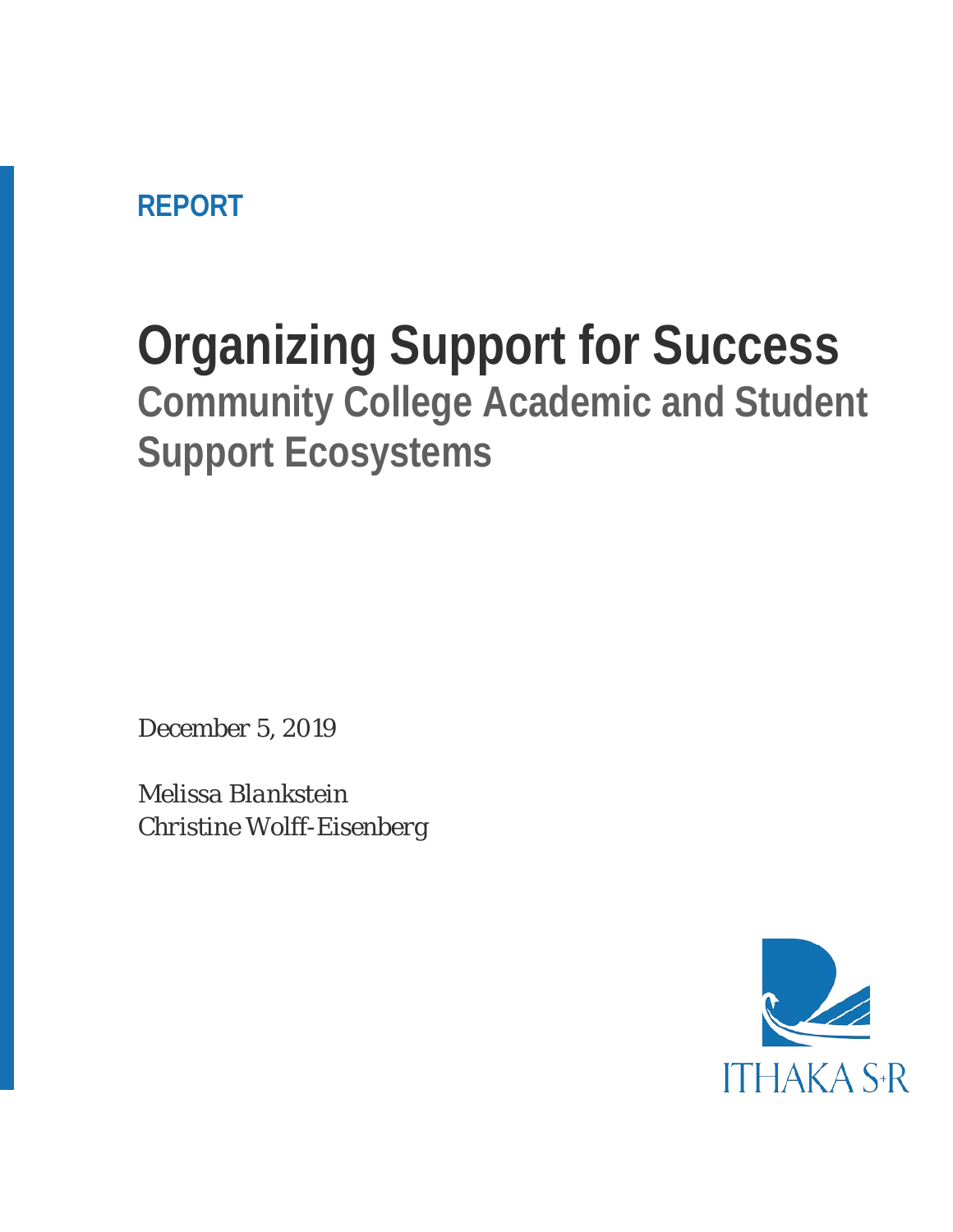

Ithaka S+R provides research and strategic guidance to help the academic and cultural communities serve the public good and navigate economic, demographic, and technological change. Ithaka S+R is part of ITHAKA, a not-for-profit organization that works to advance and preserve knowledge and to improve teaching and learning through the use of digital technologies. Artstor, JSTOR, and Portico are also part of ITHAKA.

Copyright 2019 ITHAKA. This work is licensed under a Creative Commons Attribution-NonCommercial 4.0 International License. To view a copy of the license, please see http://creativecommons.org/licenses/by-nc/4.0/.

ITHAKA is interested in disseminating this brief as widely as possible. Please contact us with any questions about using the report: research@ithaka.org.

This project was made possible in part by the Institute of Museum and Library Services LG-96- 18-0198-18.



The Institute of Museum and Library Services is the primary source of federal support for the nation's libraries and museums. We advance, support, and empower America's museums, libraries, and related organizations through grantmaking, research, and policy development. Our vision is a nation where museums and libraries work together to transform the lives of individuals and communities. To learn more, visit [www.imls.gov](https://www.imls.gov/) and follow us on [Facebook](http://www.facebook.com/USIMLS) and [Twitter.](http://www.twitter.com/us_imls)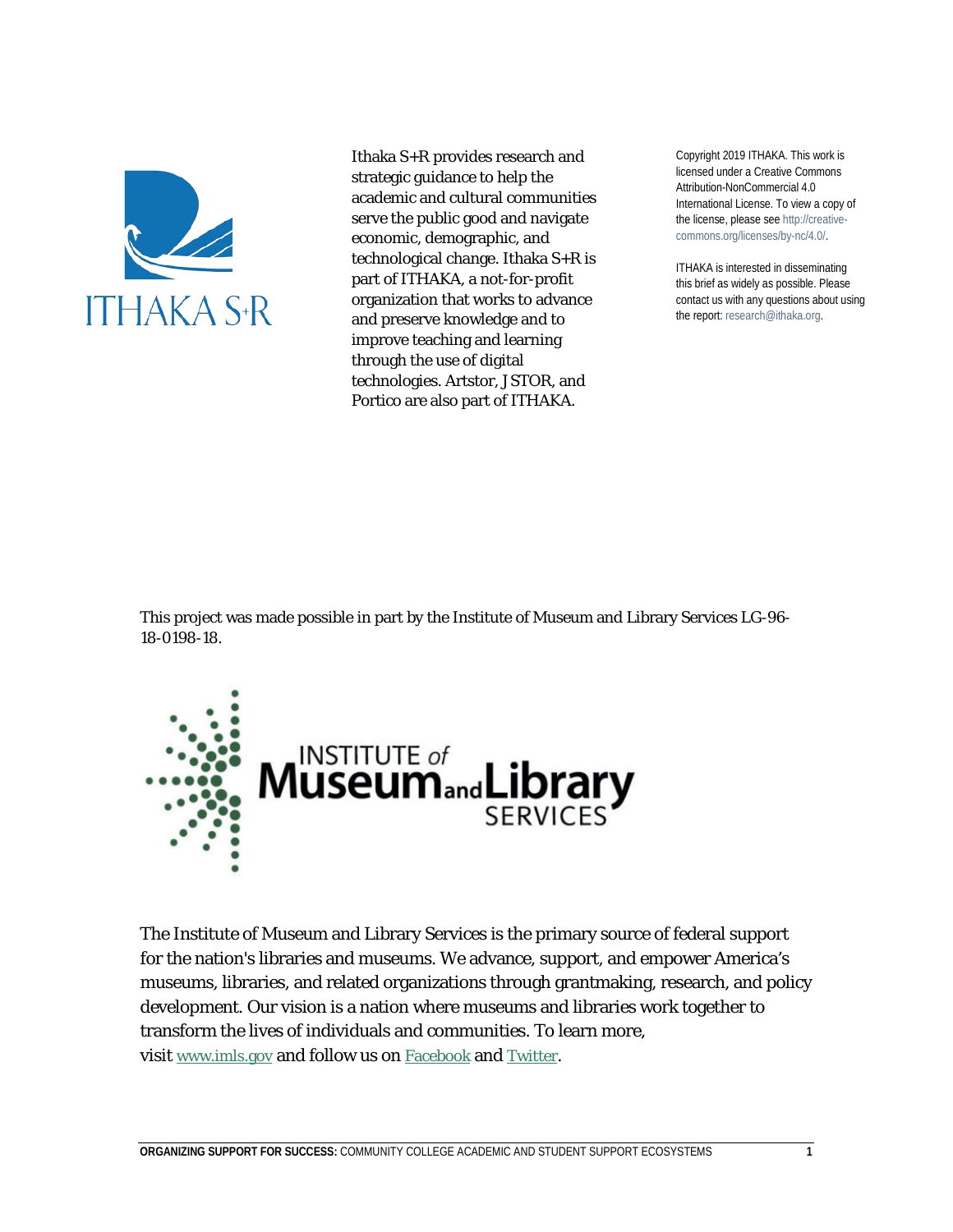### **Table of Contents**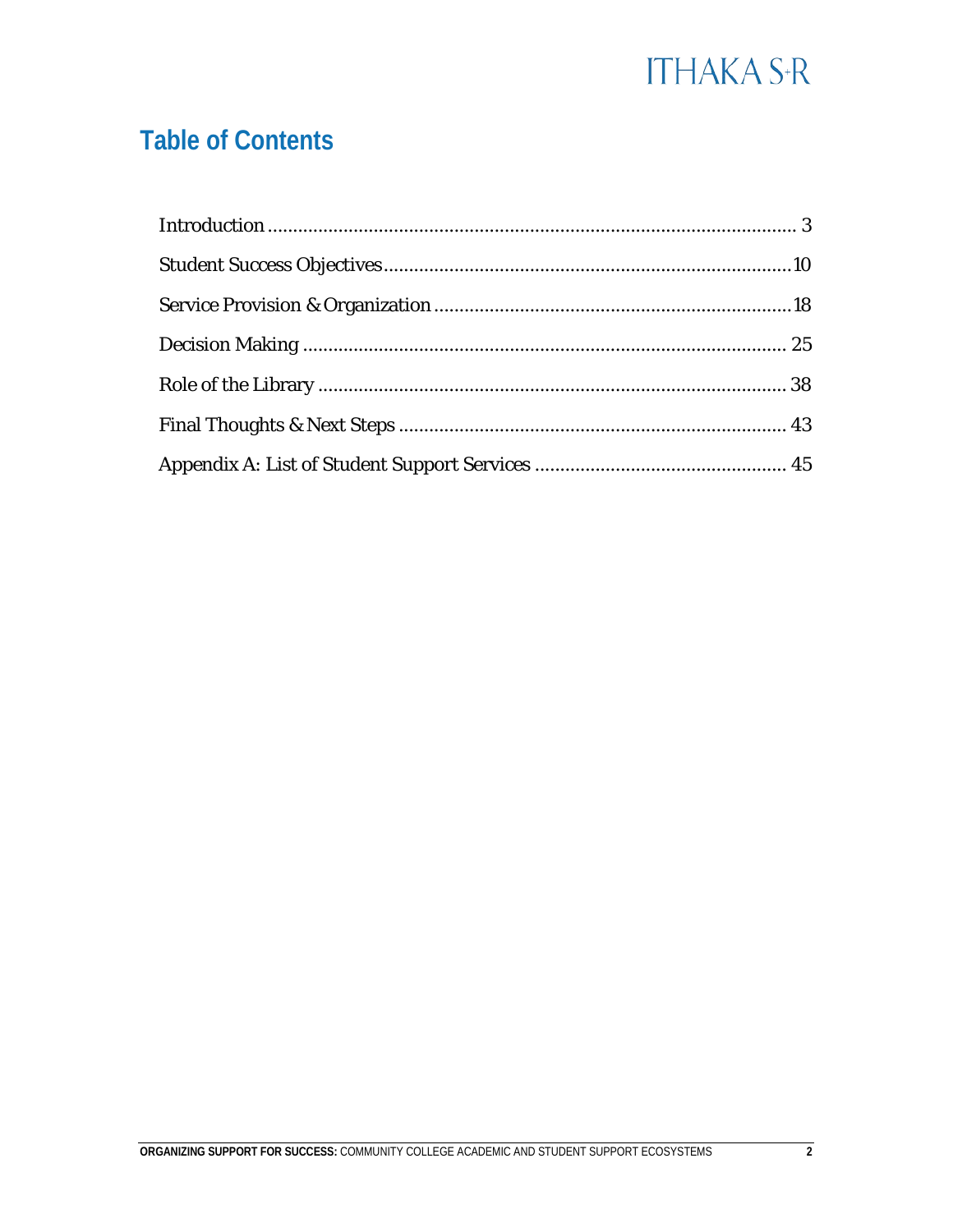

#### <span id="page-3-0"></span>**Introduction**

The Community College Academic and Student Support Ecosystems (CCASSE) project examines how academic and student support services at not-for-profit associate-degree granting colleges are organized, funded, and staffed, and how these services can most effectively advance student success. In spring 2019, we surveyed 249 chief academic and student affairs officers at community colleges across the United States on success measures, services offered, resource challenges and constraints, and vision for future service provision.

#### *Key Insights*

- **The most important objectives for colleges and their leaders are increasing student retention, graduation, and course completion.** More than seven in ten senior administrators rated increasing student retention, graduation, and course completion as the most important objectives to their college and to the services under their own leadership.
- **Services within academic affairs focus more often on student learning and outcomes, while services within student affairs focus more on student enrollment and well-being.** Academic affairs leaders are more likely to rate increasing student learning and post-graduation outcomes as important for the services under their leadership compared to student affairs leaders, who view increasing enrollment and helping students develop a sense of community as relatively more important.
- **Peer to peer mentoring, academic advising, and dual enrollment services vary in their reporting structure across academic and student affairs.** While many services are consistent in to whom they report, these three services do not clearly report to a single department and may be led jointly by academic and student affairs.
- **Cross-departmental collaboration is expected to increase.** Collaboration between academic and student affairs may be integral to service provision in the future, as eight in ten respondents anticipate seeing more collaboration over the next five years.
- **Senior administrators name financial constraints and resistance to change as the primary limitations for making desired changes.** Approximately seven in ten respondents indicated that the lack of financial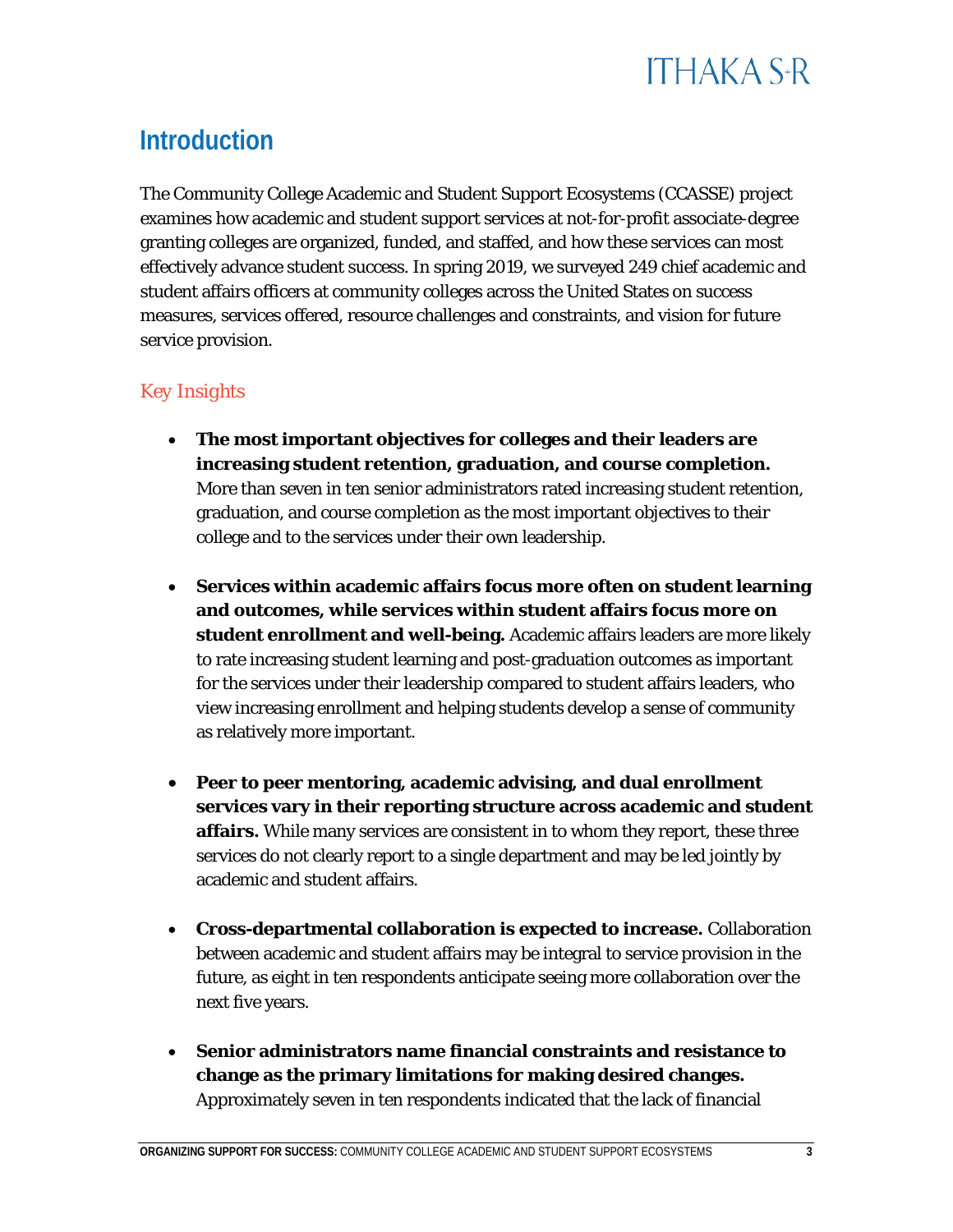resources limits their ability to make desired changes, followed by four in ten who rate general resistance to change among employees and inadequate institutional infrastructure/systems as challenging.

- **Reliance on non-governmental funding sources is expected to increase as governmental funding remains stagnant or decreases.**  About five in ten respondents anticipate student tuition or fees and private gifts to increase over the next five years, whereas about four in ten expect state appropriations to decrease and three quarters expect federal appropriations to stay the same.
- **Senior administrators anticipate that the budgets for academic advising and dual enrollment will increase.** For many other services, they anticipate budgets will remain the same over the next five years.
- **Senior administrators most often collect and analyze data to improve the effectiveness of support services and demonstrate impact.** Greater shares of student affairs leaders use data from intra-institutional sources to improve service provision while academic affairs leaders are more prone to examine external data from other institutions or industries to accomplish these objectives.
- **The use of learning analytics tools is expected to increase.** Over 70 percent of senior administrators, and even greater shares at large colleges in particular, anticipate the expansion of learning analytics tools.
- **Many senior administrators anticipate incorporating more diverse course offerings for an array of student needs into their curriculum.**  Over 70 percent of senior administrators expect courses for workforce students to increase over the next five years and anticipate more distance learning courses in the curriculum.
- **Administrators value the student-centered roles of the library.** While only about four in ten respondents highly value the role of the library overall, the overwhelming majority of respondents, especially those at transfer-focused colleges, specifically value the library in providing students with access to technology, resources, and spaces.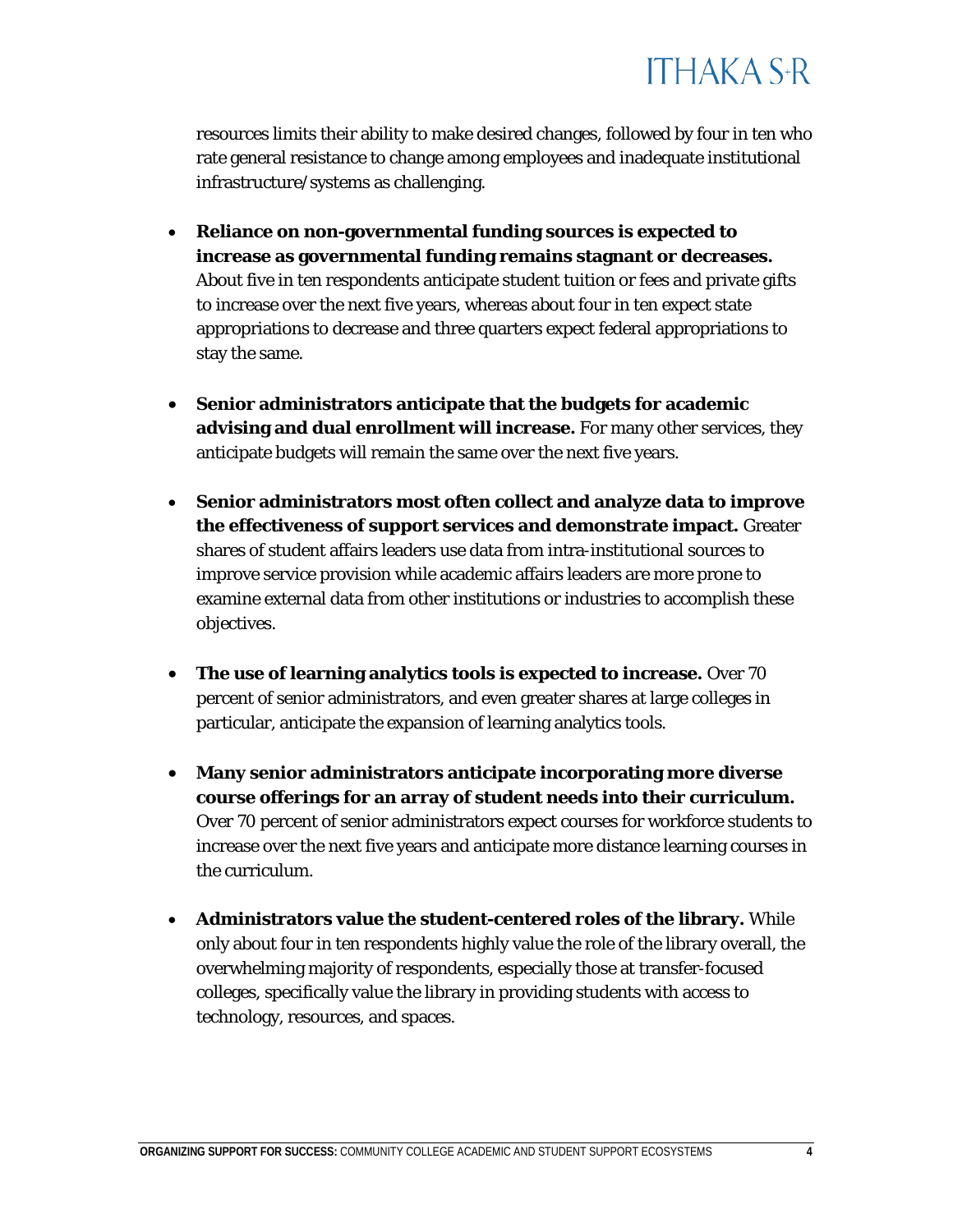#### *The CCASSE Project*

Community colleges serve a wide range of students, including, but not limited to, returning adult learners, first-generation students, low-income individuals, and underrepresented minorities. We have spent the last two years deeply engaged in a project that focused on how these students define success, what barriers stand in their way of achieving it, and what services might hold promise for helping them overcome these challenges.<sup>[1](#page-5-0)</sup> We heard clearly from students, both via interview and survey, that they face tremendous difficulty navigating college resources and services and would greatly benefit from a deeper understanding of these ecosystems.

Ensuring that students can access support services requires more than just understanding student needs, but being able to translate those needs into accessible and actionable services to help students achieve academic, personal, and professional success.

Ensuring that students can access support services requires more than just understanding student needs, but being able to translate those needs into accessible and actionable services to help students achieve academic, personal, and professional success. The provision of academic and student support services aimed at helping students realize this success varies from college to college, as they are organized or structured in different ways to utilize limited resources effectively. In order to truly understand how best to provide scalable, actionable, and accessible services, it is not only vital to ask students what they need, but to evaluate how services are currently constructed, organized, funded, and staffed.

To that end, we are engaging in an IMLS-funded, multi-year initiative focused on understanding: (1) how services are currently organized, funded, and staffed to address student needs, (2) what type of library services community colleges need in conjunction

<span id="page-5-0"></span><sup>1</sup> For more information on the CCLASSS project, see Melissa Blankstein, Christine, Wolff-Eisenberg, and Braddlee, "Student Needs Are Academic Needs: Community College Libraries and Academic Support for Student Success, "Ithaka S+R, 30 September 2019, [https://doi.org/10.18665/sr.311913,](https://doi.org/10.18665/sr.311913) and Christine Wolff-Eisenberg and Braddlee, "Amplifying Student Voices: The Community College Libraries and Academic Support for Student Success Project," Ithaka S+R, 13 August 2018, [https://doi.org/10.18665/sr.308086.](https://doi.org/10.18665/sr.308086)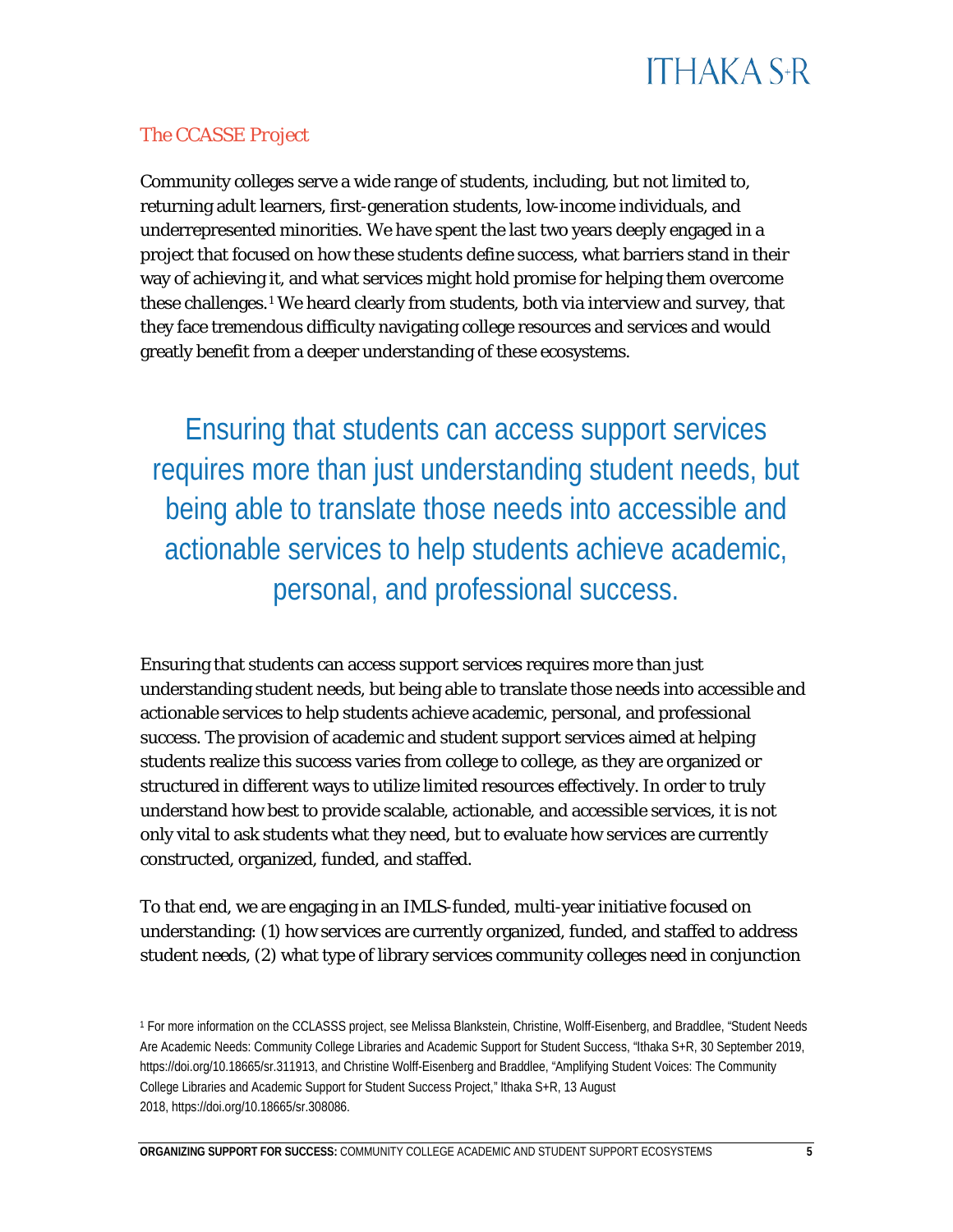

with other academic and student services, and (3) how the library can best organize itself to develop and sustain programs or services that contribute to the community college's mission and student success. The Community College Academic and Student Support Ecosystems (CCASSE) project will contribute to these topics through three phases of work:

- 1. *Survey of chief academic and student affairs officers.* This survey investigated the perspectives of senior community college administrators within academic and student affairs on the value of the services provided at their college, the challenges they face, among other organizational information.
- 2. *Site visits.* An in-depth examination of community college services through site visits will provide a holistic perspective on how services are currently structured within different community colleges and the extent to which these services are meeting student needs.
- 3. *Survey of library directors.* This survey will explore perceptions of the library's role, priorities, resource allocations, and constraints within the community college, and how the library can best meet the needs of students in coordination with the services offered through academic and student affairs.

This report details the findings from the first phase of the CCASSE project, the survey of chief senior administrators in academic and student affairs, which investigates the current structure and provision of services at two-year colleges.

#### *Methodology*

The population for this survey is chief academic and student affairs officers at not-forprofit two-year colleges and associate's dominant four-year institutions across the United States. These senior administrators vary in their role and title and were thus selected based on the qualification of being in the most senior role within academic and student affairs at each college in the sample. Typical titles for academic affairs roles included Chief Academic Officer (CAO), Provost, and Vice President of Academic Affairs, and those in student affairs were often Vice President of Student Affairs (VPSA), Dean of Students, or Dean of Student Success. In an effort to streamline our reporting, we refer to these individuals as chief academic affairs and student affairs officers, academic and student affairs leaders, or senior administrators throughout this report, recognizing that actual underlying titles vary greatly.

As these roles are typically housed in different offices and carry different titles depending on the college, contact information for the sample was hand-gathered anew. This process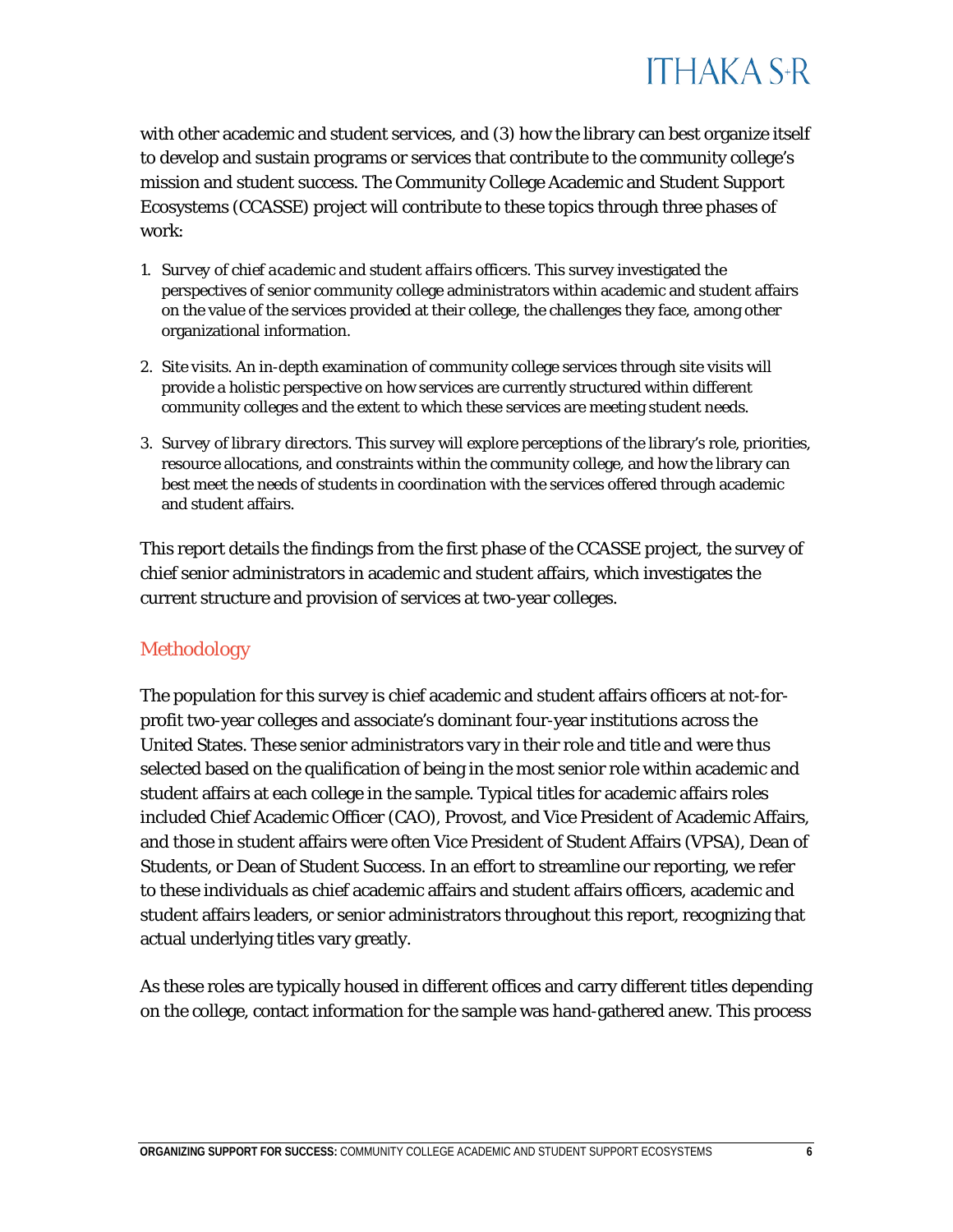

entailed creating a list of applicable colleges and locating the contact information for the individual via their college's website, or by calling the college directly.[2](#page-7-0)

After iterating with project advisors on survey instrument drafts, the survey was pretested in order to ensure that it was understood consistently and clearly across respondents. Six in-depth cognitive interviews were conducted in March 2019 with senior administrators within the survey population.

The survey was fielded between April and June 2019, and distributed under the signatory of Ithaka S+R leadership and relevant professional associations including the League for Innovation and Achieving the Dream. A total of 11 state college associations also promoted the survey.[3](#page-7-1) Approximately 2,069 senior administrators received an email invitation to participate in the survey, and 264 completed the survey for an overall response rate of about 13 percent.[4](#page-7-2)

The response rate for respondents from for-profit colleges was not comparable to the rest of the sample, and consequently this subgroup was excluded from analysis.<sup>[5](#page-7-3)</sup> Thus, the sample used in this report includes the 249 respondents representing 229 not-forprofit colleges.[6](#page-7-4)

<span id="page-7-0"></span><sup>2</sup> The list of colleges included within the sample was determined by Carnegie Classification and pulled from the Integrated Postsecondary Education Data System based on data from the 2017 academic year. The following Carnegie Classifications are those that make up our sample: Associate's Colleges: High Transfer-High Traditional; Associate's Colleges: High Transfer-Mixed Traditional/Nontraditional; Associate's Colleges: High Transfer-High Nontraditional; Associate's Colleges: Mixed Transfer/Career & Technical-High Traditional; Associate's Colleges: Mixed Transfer/Career & Technical-Mixed Traditional/Nontraditional; Associate's Colleges: Mixed Transfer/Career & Technical-High Nontraditional; Associate's Colleges: High Career & Technical-High Traditional; Associate's Colleges: High Career & Technical-Mixed Traditional/Nontraditional; Associate's Colleges: High Career & Technical-High Nontraditional; Special Focus Two-Year: Health Professions; Special Focus Two-Year: Technical Professions; Special Focus Two-Year: Arts & Design; Special Focus Two-Year: Other Fields; and Baccalaureate/Associate's Colleges: Associate's Dominant.

<span id="page-7-1"></span><sup>3</sup> The following professional associations aided in the promotion of the survey to their constituents: Arkansas Community Colleges; Colorado Community College System; Technical College System of Georgia; Idaho State Board of Education; Iowa Association of Community College Trustees; Kentucky Community and Technical College System; Massachusetts Association of Community Colleges; Maryland Association of Community Colleges; Pennsylvania Commission of Community Colleges; Texas Association of Community Colleges; and Virginia Community College System.

<span id="page-7-2"></span><sup>4</sup> Margin of error is 5 percent for *n* = 264 at the 90 percent confidence interval.

<span id="page-7-3"></span><sup>5</sup> There was a response rate of about 6 percent from for-profit colleges, compared to a response rate of about 11 percent from private, not-for-profit colleges, and about 13 percent from public colleges.

<span id="page-7-4"></span><sup>6</sup> We intend to deposit the underlying dataset as part of the Ithaka S+R Surveys of Higher Education Series with ICPSR [\(https://www.icpsr.umich.edu/icpsrweb/ICPSR/series/226\)](https://www.icpsr.umich.edu/icpsrweb/ICPSR/series/226) for long-term preservation and access. Please contact research@ithaka.org if we can provide any assistance in accessing and working with the dataset.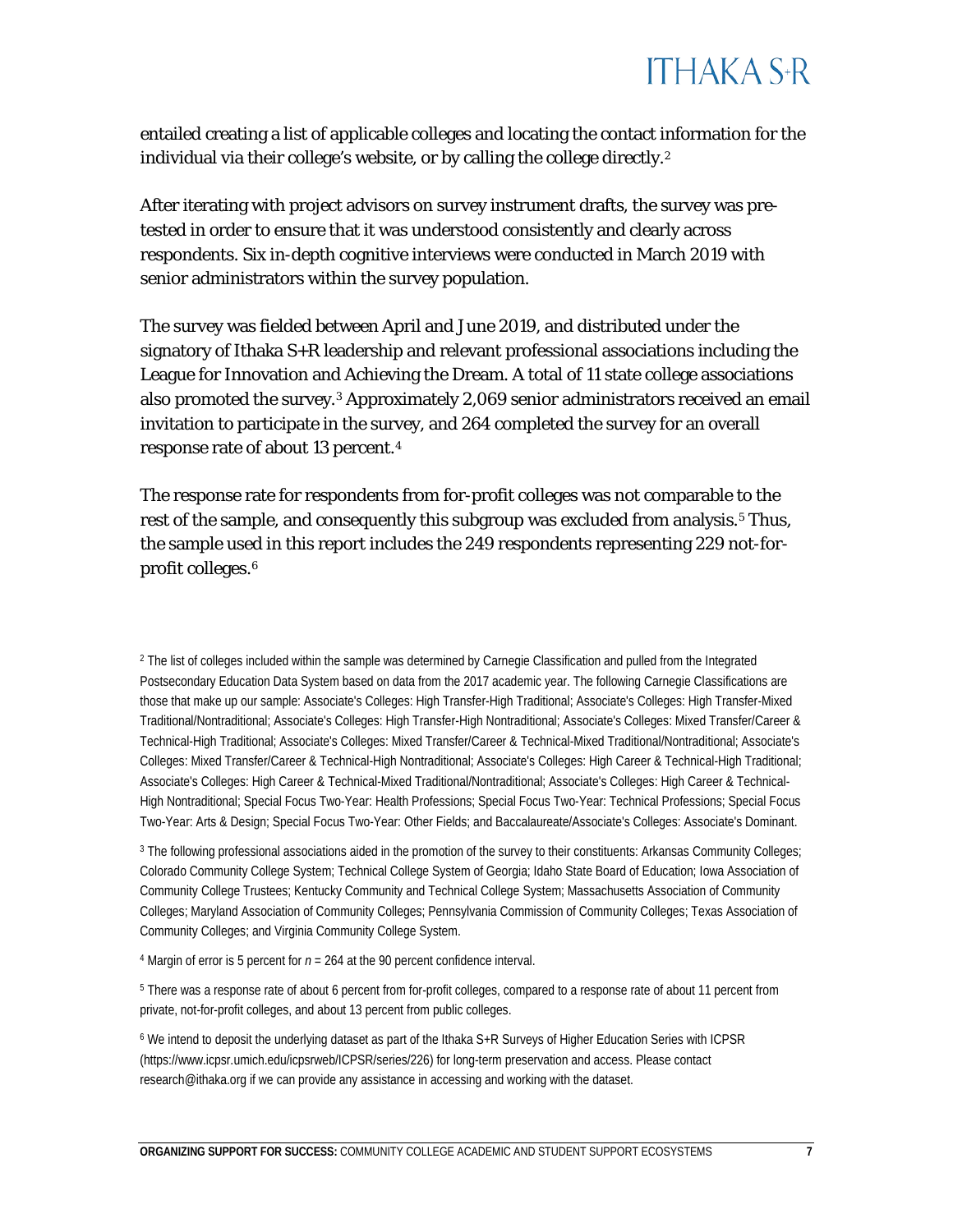

On average, the resulting sample of colleges represented by the respondents have a graduation rate of about 27 percent  $(SD = 14)$ , a full-time retention rate of about 61 percent (*SD* = 9.64), a part-time retention rate of about 44 percent (*SD* = 13), and a transfer-out rate for the total cohort of about 19 percent  $(SD = 8.91)$ .<sup>[7](#page-8-0)</sup> The resulting sample of 249 respondents broke down in the following manner; some of the following subgroups do not amount to the total sample due to a small number of participants not responding to select survey questions:

#### **Title**

- Chief Academic Officer, Vice President of Academic Affairs, Provost, or equivalent: 118
- Vice President of Student Affairs, Dean of Students, Dean of Student Success or equivalent: 93
- Vice President of Academic and Student Affairs or equivalent: 26
- Other: 10

#### **Sector of Institution**

- Public, 4-year or above: 23
- Public, 2-year: 213
- Private not-for-profit: 11
- Tribal: 8

#### **Size and Setting**

- Very small, two-year (<500 FTE students): 17
- Small, two-year (500-1,999 FTE students): 63
- Medium, two-year (2,000-4,999 FTE students): 80
- Large, two-year (5,000-9,999 FTE students): 49
- Very large, two-year (>10,000 FTE students): 26
- Four-year, primarily nonresidential:<sup>[8](#page-8-1)</sup> 12

<span id="page-8-1"></span><sup>8</sup> As defined by IPEDS, "primarily nonresidential" includes colleges with fewer than 25 percent of degree-seeking students that live on campus and/or fewer than 50 percent who attend full time. This subgroup within the sample is comprised of respondents within

<span id="page-8-0"></span><sup>7</sup> Data were taken from IPEDS and are reported by the individual college to IPEDS on an annual basis; these data were a part of the fall 2017 reporting period.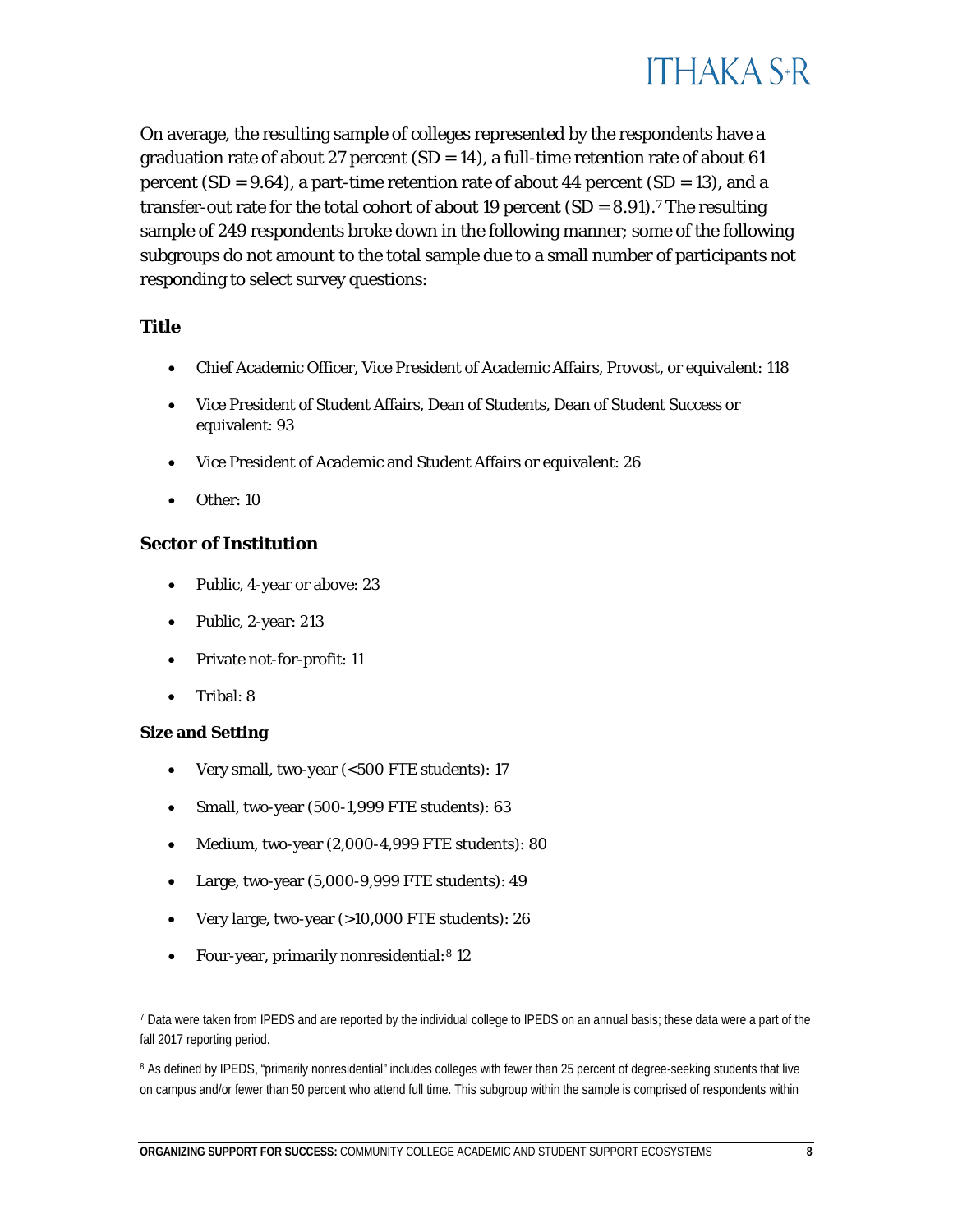#### **Undergraduate Instructional Program[9](#page-9-0)**

- Associate colleges, high transfer:<sup>[10](#page-9-1)</sup> 80
- Associate colleges, mixed transfer/career & technical:<sup>[11](#page-9-2)</sup> 89
- Associate colleges, high career & technical:<sup>[12](#page-9-3)</sup> 52
- Baccalaureate/associates colleges: 12
- Special focus: two-year institution: 6
- No graduate coexistence:<sup>[13](#page-9-4)</sup> 8

#### **Years in Current Position**

- 0 to 5 years: 172
- 6 to 10 years: 42
- 11 to 15 years: 15
- 16 to 20 years: 8
- 21 years and more: 11

#### *Acknowledgements*

We thank our external advising committee for their expert guidance and support throughout the project:

• Braddlee, Dean of Learning and Technology Resources and Professor, Northern Virginia Community College

the small, medium, and large, 4-year, primarily nonresidential Carnegie classifications for size and setting and were excluded from stratified analysis due to their low number of respondents compared to other subgroups.

<span id="page-9-0"></span>9 Respondents from colleges within the Baccalaureate/associates colleges, Special focus: two-year institutions, and No graduate coexistence classifications were excluded from stratified analysis due to their low number of respondents compared to other subgroups.

- <span id="page-9-1"></span><sup>10</sup> Referred to as transfer-focused throughout this report.
- <span id="page-9-2"></span><sup>11</sup> Referred to as mixed transfer and vocational-focused, or mixed-focus, throughout this report
- <span id="page-9-3"></span><sup>12</sup> Referred to as vocational-focused throughout this report.

<span id="page-9-4"></span><sup>13</sup> Comprised of respondents within the Arts & sciences, Arts & sciences plus professions, Balanced arts & sciences/professions, Professions plus arts & sciences, and Professions focused, no graduate coexistence Carnegie classifications for undergraduate instructional program.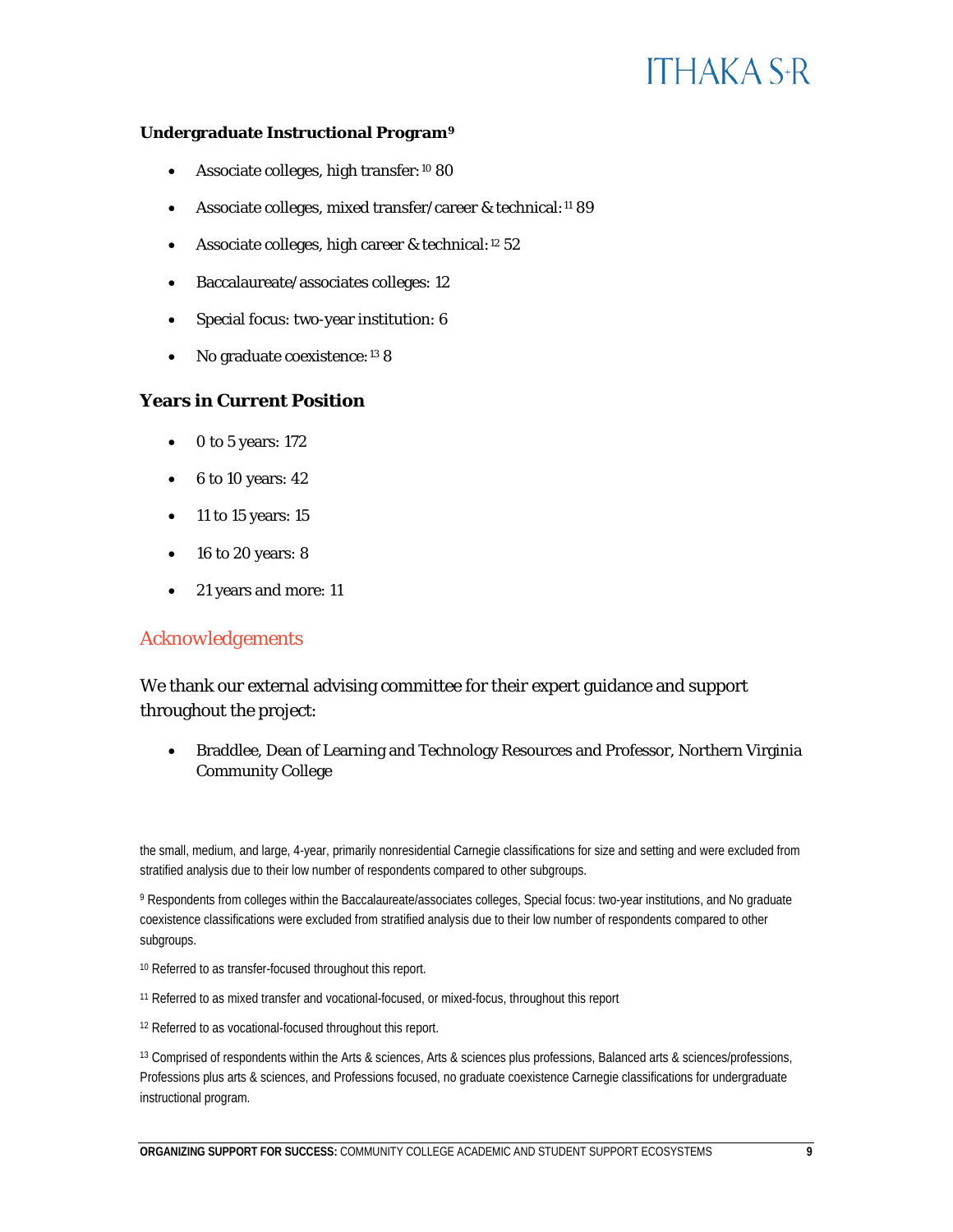

- Rosemary A. Costigan, Vice President for Academic Affairs, Community College of Rhode Island
- Mark McBride, Senior Library Strategist, State University of New York
- Karen Reilly, Dean of Learning Support, Valencia College, Orlando, Florida
- Karen A. Stout, President and CEO, Achieving the Dream

We are immensely grateful to Nicole Betancourt who led the administration of the survey, and to Kimberly Lutz and Roger Schonfeld for their input on this report. This project would not be possible without their substantive contributions.

#### <span id="page-10-0"></span>**Student Success Objectives**

The most important objectives for two-year colleges are increasing student retention, graduation, and course completion: 85 percent of respondents indicated increasing student retention as extremely important to their college, followed by increasing student graduation (79 percent), course completion (73 percent), student enrollment (70 percent), and student learning (68 percent; see Figure 1).

These objectives align somewhat with student goals that Ithaka S+R uncovered in earlier research with students across seven community colleges. Students named educational advancement—graduating with an associate's degree or moving on to additional education—as important.[14](#page-10-1) While only 37 percent of senior administrators rated increasing post-graduation outcomes as extremely important to their college's objectives, about half of students rate their ability to make more money and advance in their career as an extremely important goal.<sup>[15](#page-10-2)</sup> The top three most important college objectives do not necessarily capture some of the other intrinsic goals students see as highly important, such as developing social skills or a professional network. However, colleges are aligned with students' most important intrinsic goal—gaining knowledge. About six in ten students rate this as extremely important to their college experience, and about seven in ten senior administrators rate increasing student learning as an important objective to their college.

<span id="page-10-1"></span><sup>14</sup> Christine Wolff-Eisenberg and Braddlee, "Amplifying Student Voices: The Community College Libraries and Academic Support for Student Success Project," Ithaka S+R, 13 August 2018, [https://doi.org/10.18665/sr.308086.](https://doi.org/10.18665/sr.308086)

<span id="page-10-2"></span><sup>15</sup> Melissa Blankstein, Christine, Wolff-Eisenberg, and Braddlee, "Student Needs Are Academic Needs: Community College Libraries and Academic Support for Student Success, "Ithaka S+R, 30 September 2019[, https://doi.org/10.18665/sr.311913.](https://doi.org/10.18665/sr.311913)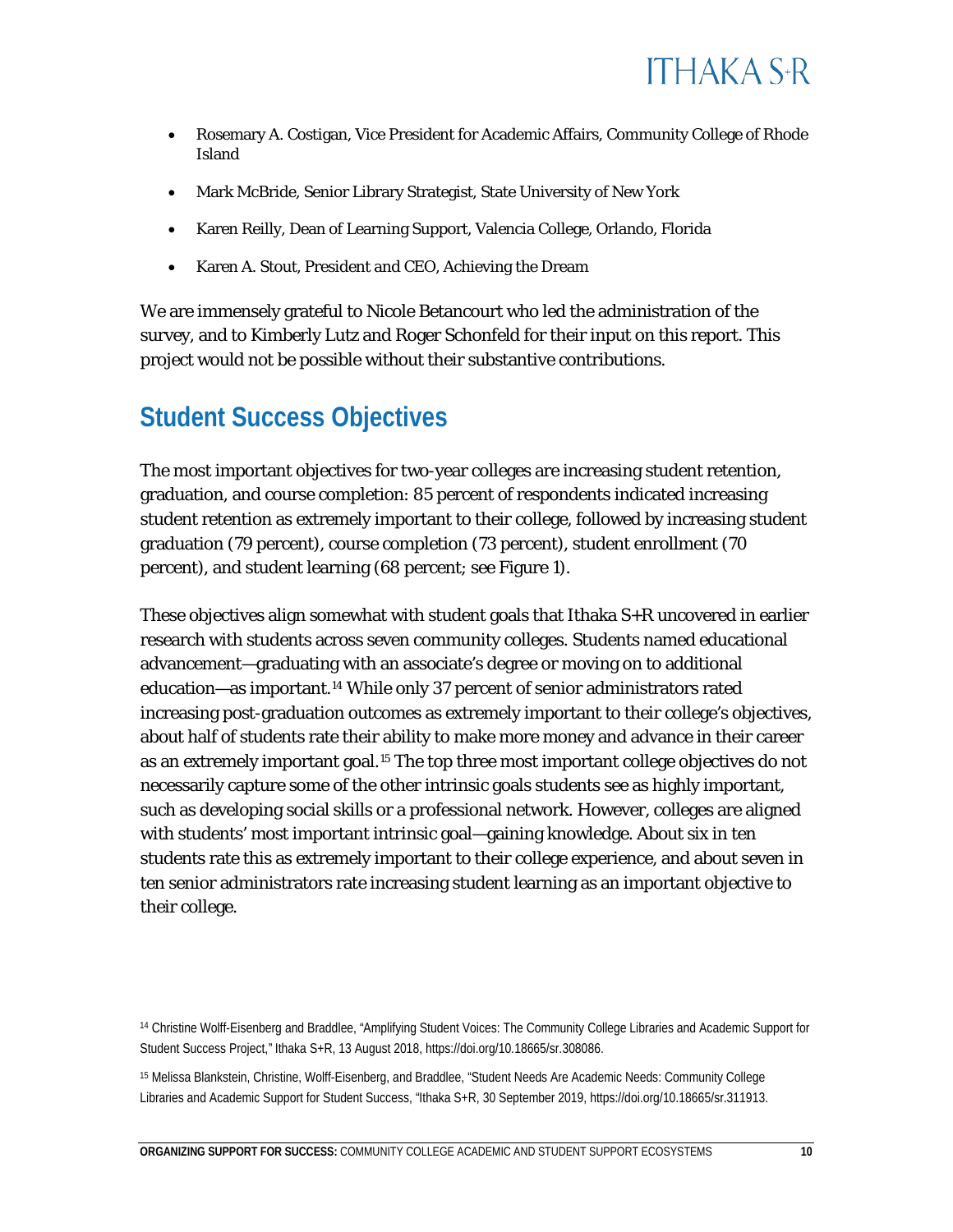

Academic and student affairs leaders were later asked the same question regarding their own objectives for the services under their leadership. Increasing student retention was most important, with nine in ten rating retention as extremely important, followed by increasing student graduation (82 percent), course completion (77 percent), and student learning (71 percent; see Figure 1).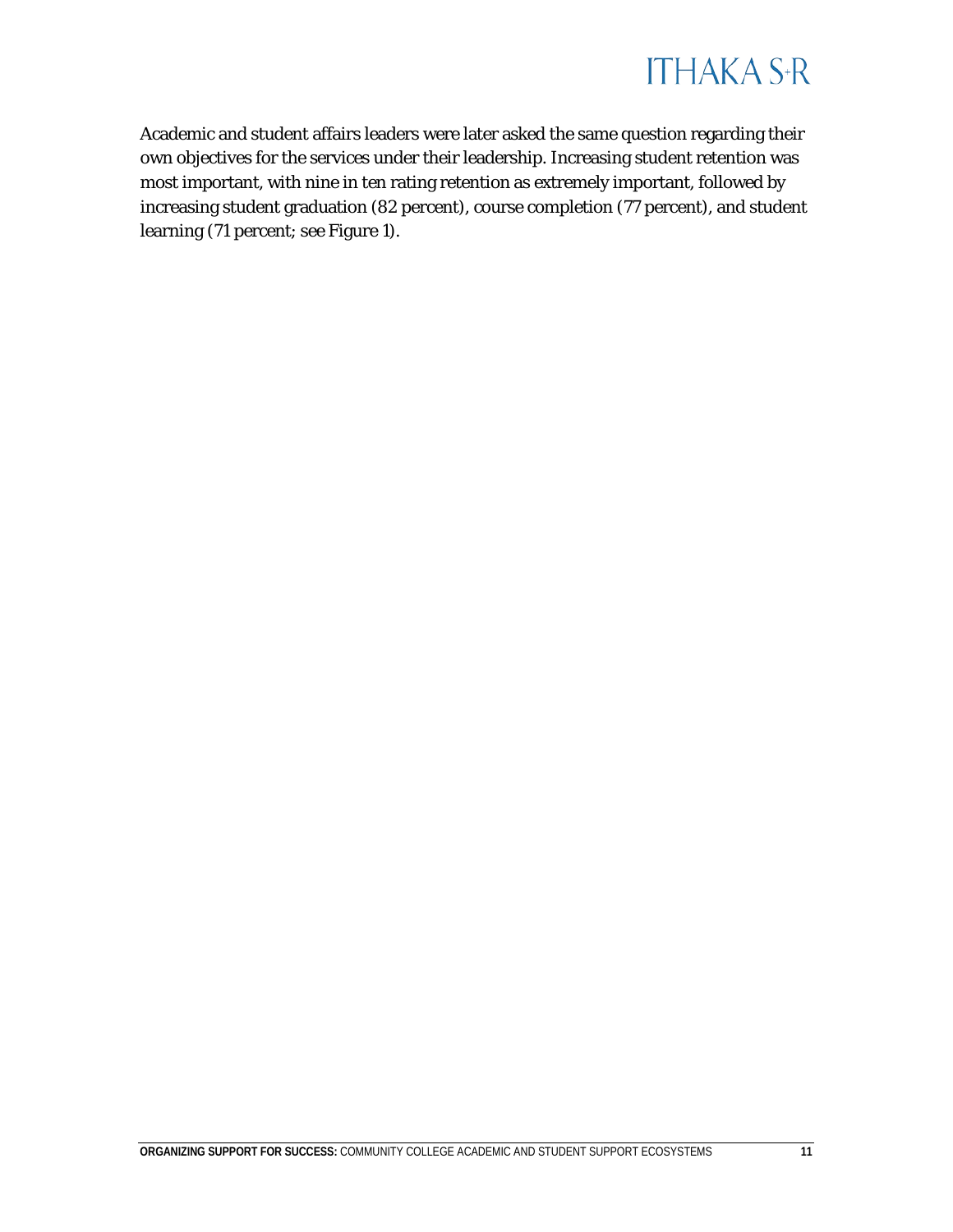

Figure 1. How important are each of the following objectives to your college and to you for services under your leadership to students?[16](#page-12-0) *Percent of respondents that indicated each objective as extremely important.*

<span id="page-12-0"></span>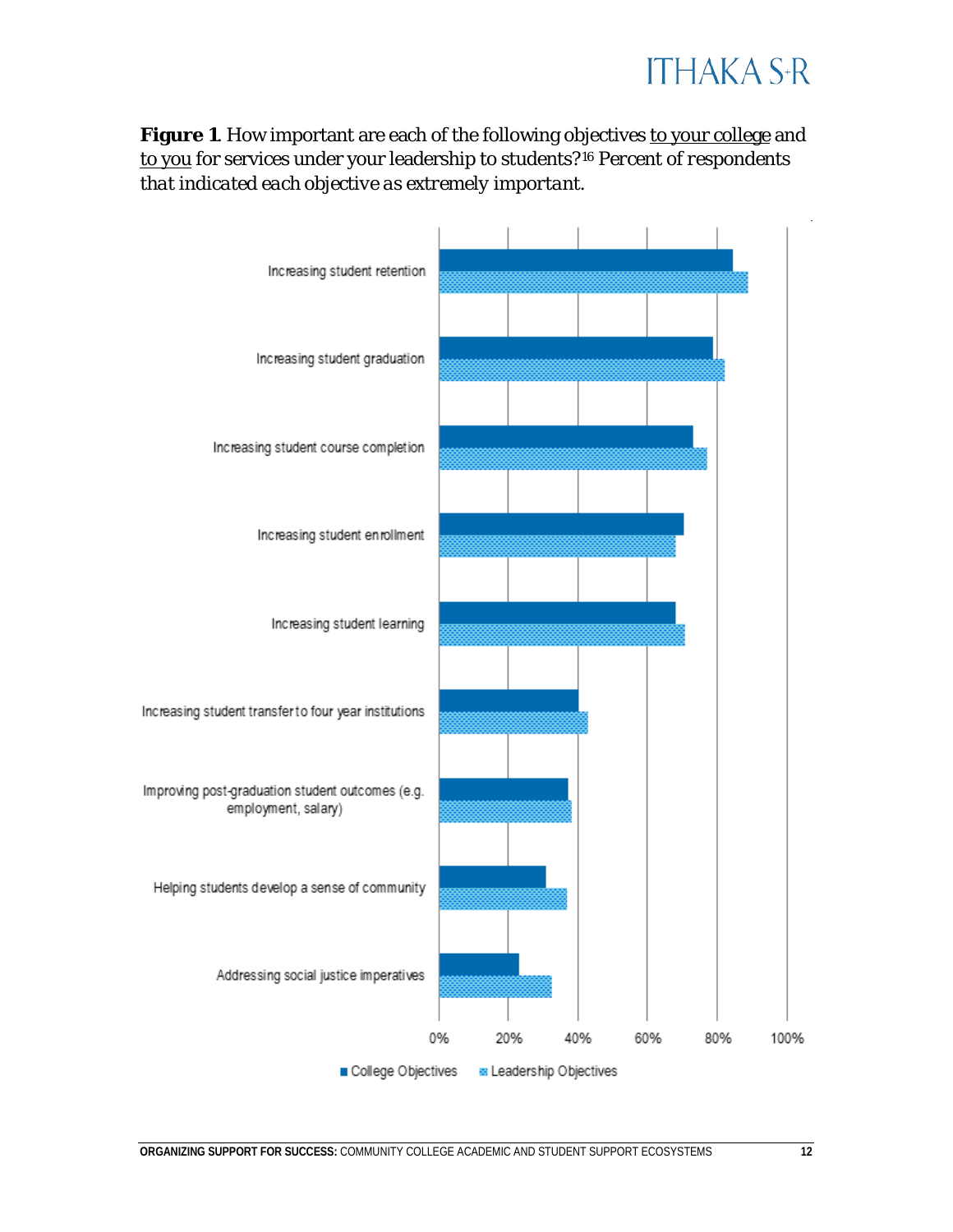Respondents from large colleges are more concerned with increasing student transfer to four-year institutions, whereas medium and smaller colleges are focused on increasing student enrollment. About 48 percent of respondents from large colleges rated increasing student transfer to four-year institutions as extremely important to their college compared to 38 percent from medium colleges and 35 percent from small colleges. About 72 percent of respondents from medium colleges and 74 percent from small ones rate increasing student enrollment as extremely important, while about 65 percent of respondents from large colleges rate this as important. Additionally, transferfocused and mixed transfer and vocational-focused colleges rate increasing student transfer as relatively more important than vocational-focused colleges (see Figure 2). However, mixed-focused and vocational-focused colleges rate increasing student enrollment and post-graduation outcomes as more important than transfer-focused colleges.

<sup>16</sup> Respondents were presented with the following two questions: (1) How important are each of the following objectives to your college? and (2) How important are each of the following objectives to you for services under your leadership provided to students?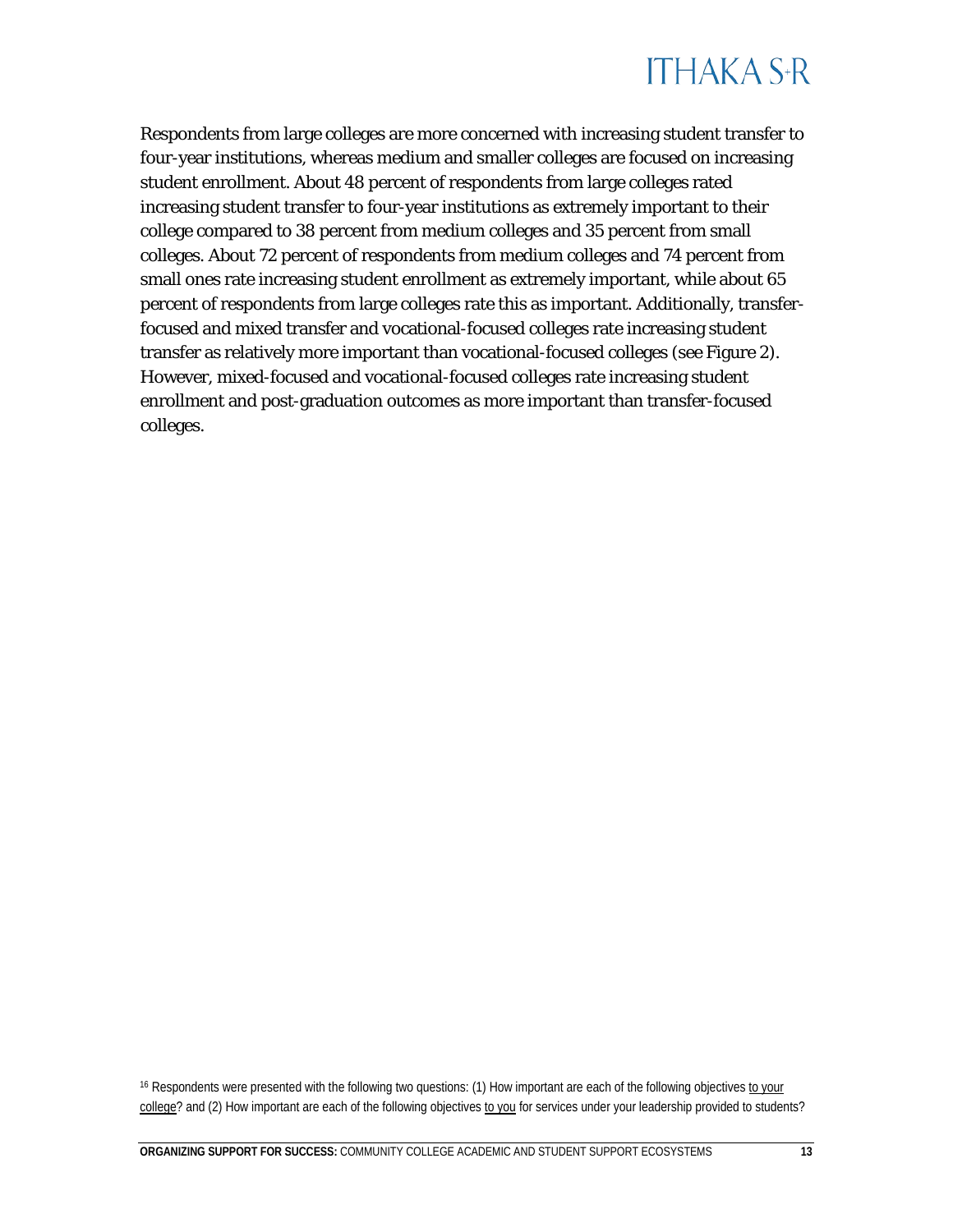

Figure 2. How important are each of the following objectives to your college? *Percent of respondents from transfer-focused, mixed transfer & vocationalfocused, and vocational-focused colleges that indicated each objective as extremely important.*

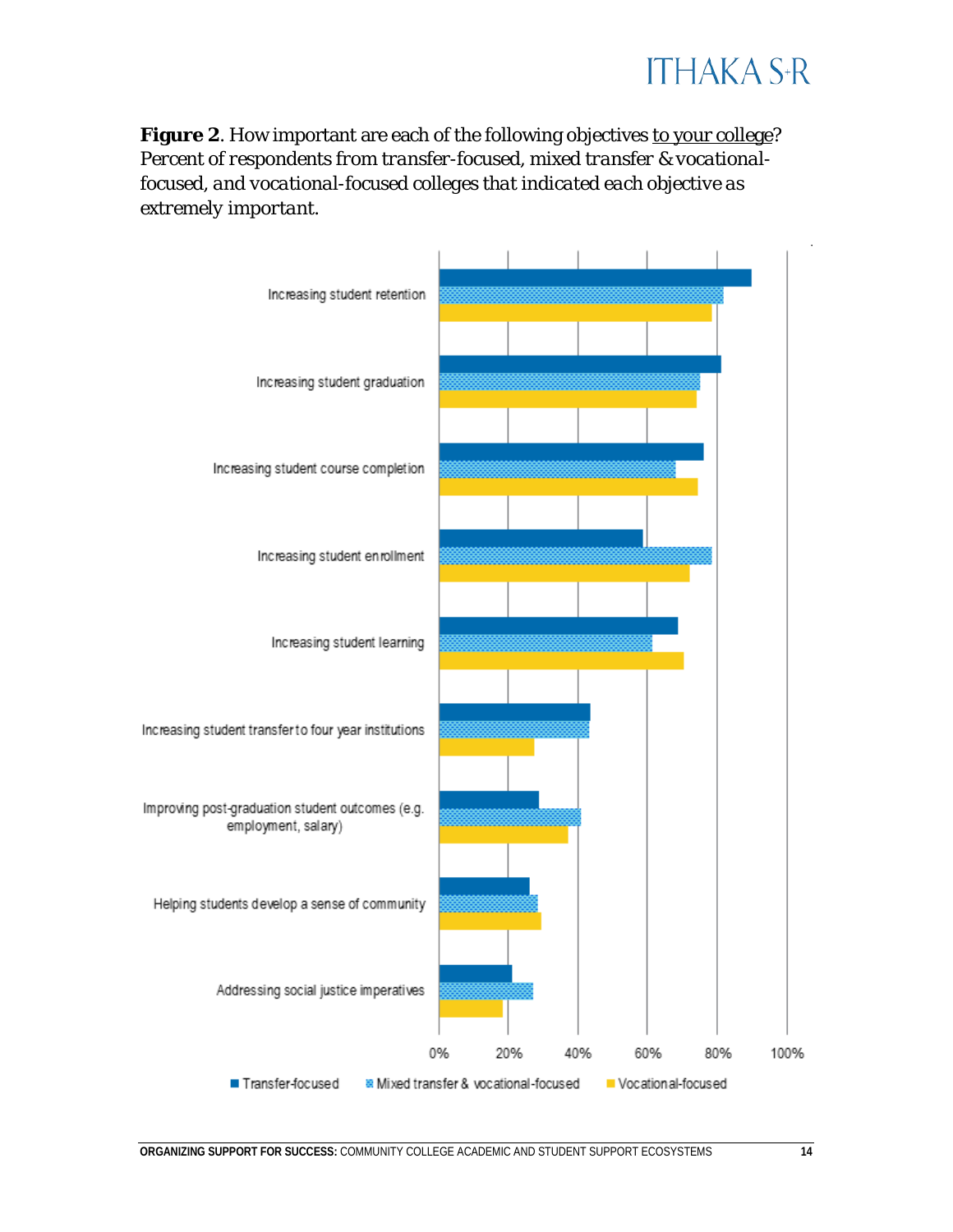

Approximately 76 percent of academic affairs leaders perceive improving student learning to be highly important to their college compared to 57 percent of their colleagues in student affairs. Additionally, leaders in academic affairs designate increasing course completion, transfer to four- year institutions, and post-graduation outcomes to be more important to their college than their colleagues in student affairs (see Figure 3). Similar to what respondents perceive to be important for their college, those in academic affairs rate learning-based objectives (i.e. increasing student learning, course completion) and improving post-graduation outcomes as more important than their colleagues in student affairs (see Figure 4). Conversely, a greater share of student affairs leaders rate increasing student enrollment and helping students to develop a sense of community as important to the services under their leadership than their colleagues in academic affairs.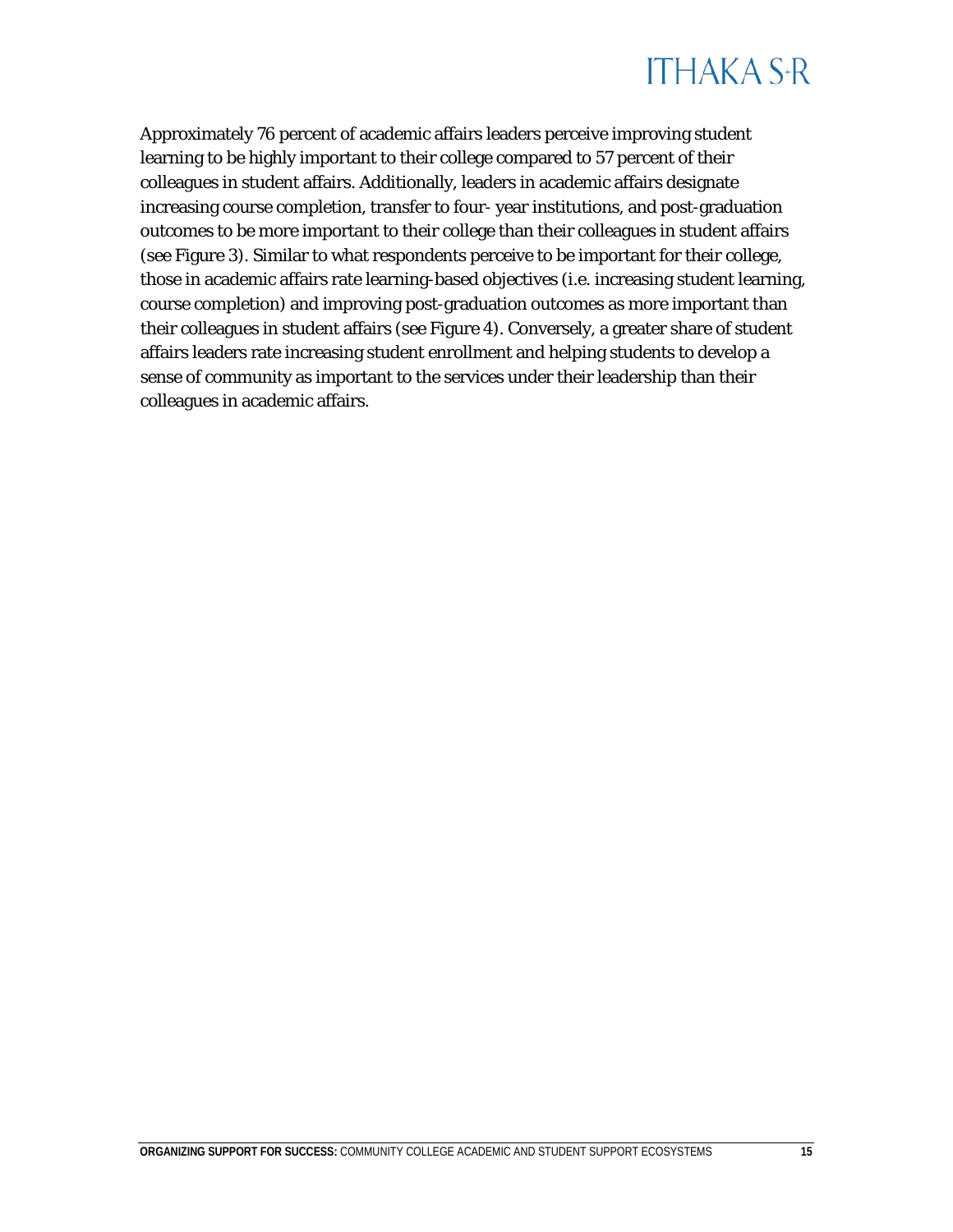

#### Figure 3. How important are each of the following objectives to your college? *Percent of chief academic and student affairs officers that rated each as extremely important.*

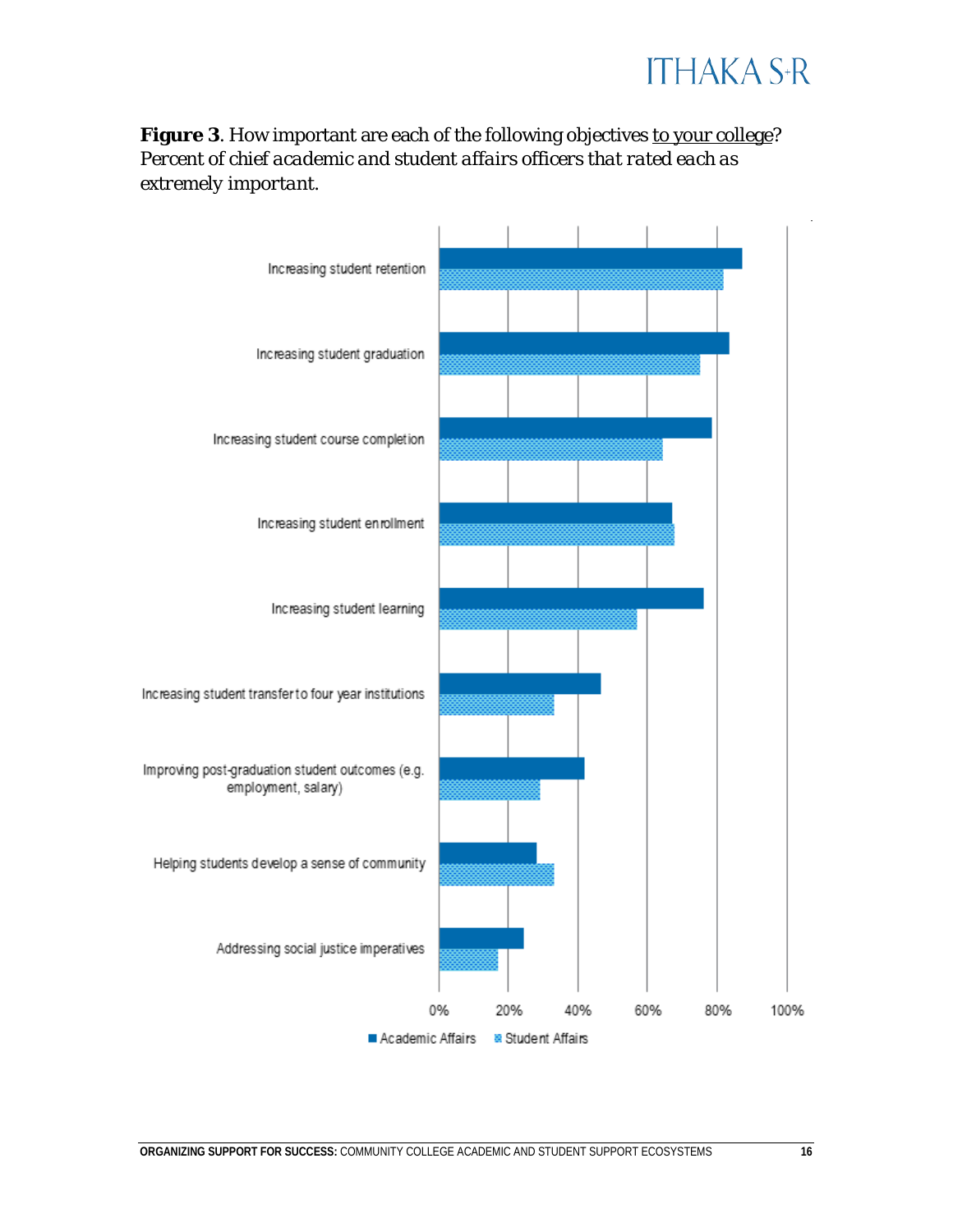

#### Figure 4. How important are each of the following objectives to you for services under your leadership provided to students? *Percent of chief academic and student affairs officers that rated each as extremely important.*

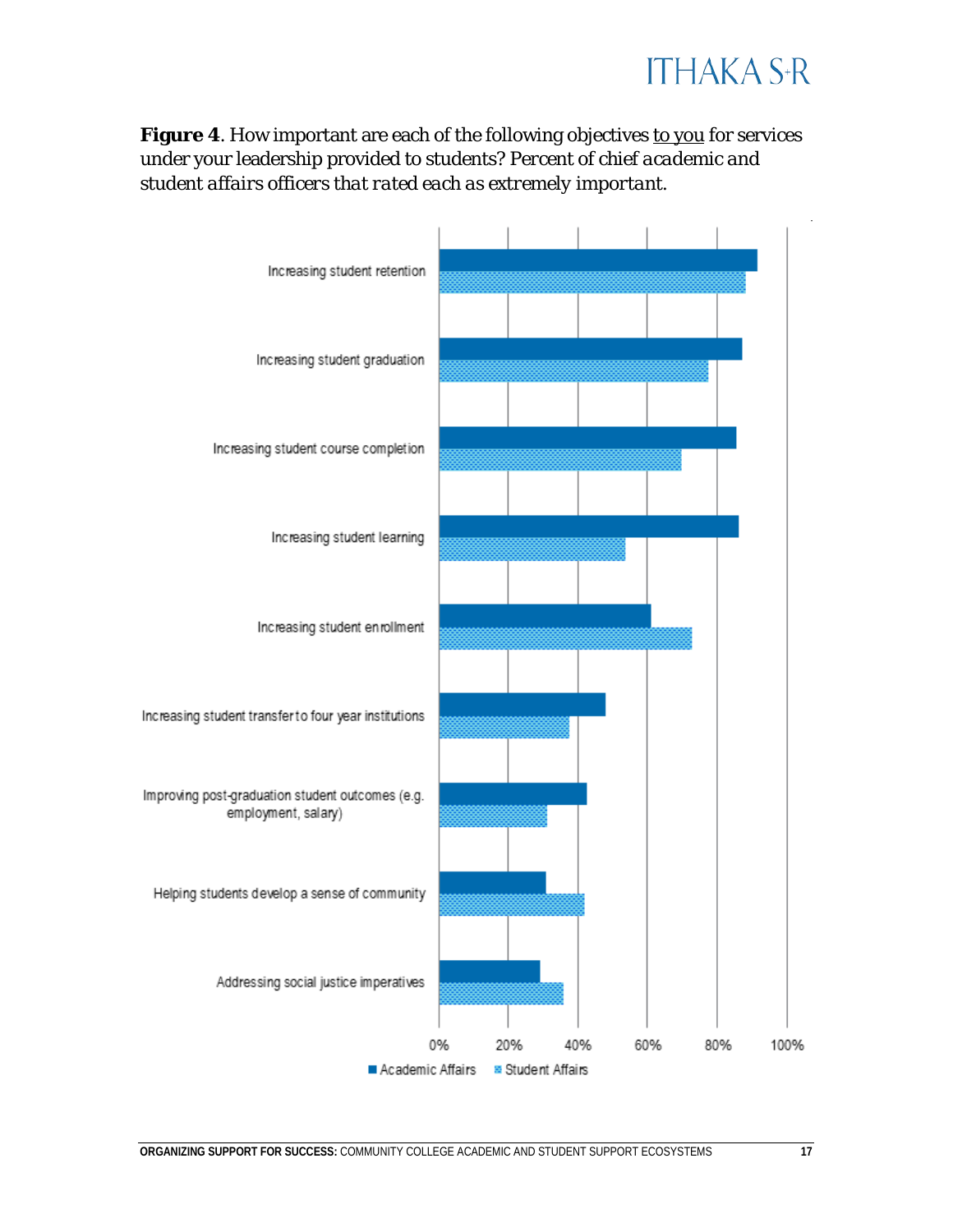The objectives of the college, as perceived by these leaders, are very much aligned with what they themselves hope to achieve within the services under their leadership. When comparing college and individual objectives, goals of increasing student retention, graduation, and course completion remain the three most important objectives. However, leaders within academic affairs align more closely with their colleges' objectives than do those in student affairs. Student affairs leaders find that the goals related to addressing social and well-being needs are more important to the services under their leadership than to their college overall: 33 percent rate helping students develop a sense of community as extremely important to their college compared to 42 percent who rate this item as extremely important to their own leadership objectives. Additionally, only 14 percent of those in student affairs rate addressing social justice imperatives as extremely important to their college compared to 36 percent who rate this as extremely important to the services under their leadership.

Leaders in both academic and student affairs are united in their service to students and their success–seven in ten strongly agree that supporting student success is the most important priority at their college, and that their college has a well-developed strategy to meet changing student needs and practices. In the following sections, we explore current service provision at community colleges and anticipated future resource allocations more closely.

#### <span id="page-18-0"></span>**Service Provision & Organization**

One of the fundamental research questions under investigation in this project relates to the provision and organization of services serving students at two-year colleges. When asked what services are provided at their college from a list of possible student support services, nearly all respondents indicated their college has financial aid, and over nine in ten reported their college offers orientation, academic advising, student computer labs, a library, tutoring center, student life/activities, dual enrollment services, IT/Helpdesk, and transfer services. On average, respondents indicated that their college offers 14 support services for the students at their college from a list of 17 potential services (see Appendix A)[.17](#page-18-1) Unsurprisingly, respondents from large colleges reported offering relatively more services than small or medium colleges.

<span id="page-18-1"></span><sup>&</sup>lt;sup>17</sup> This list is not exhaustive of every type of support service that can be offered to students, as there are many specialized and unique services that colleges can and do offer to students beyond what is contained within this list. The list was generated based on services that have been found to be the most common services offered across colleges, as well as support services students highlighted during interviews within the previous CCLASSS initiative.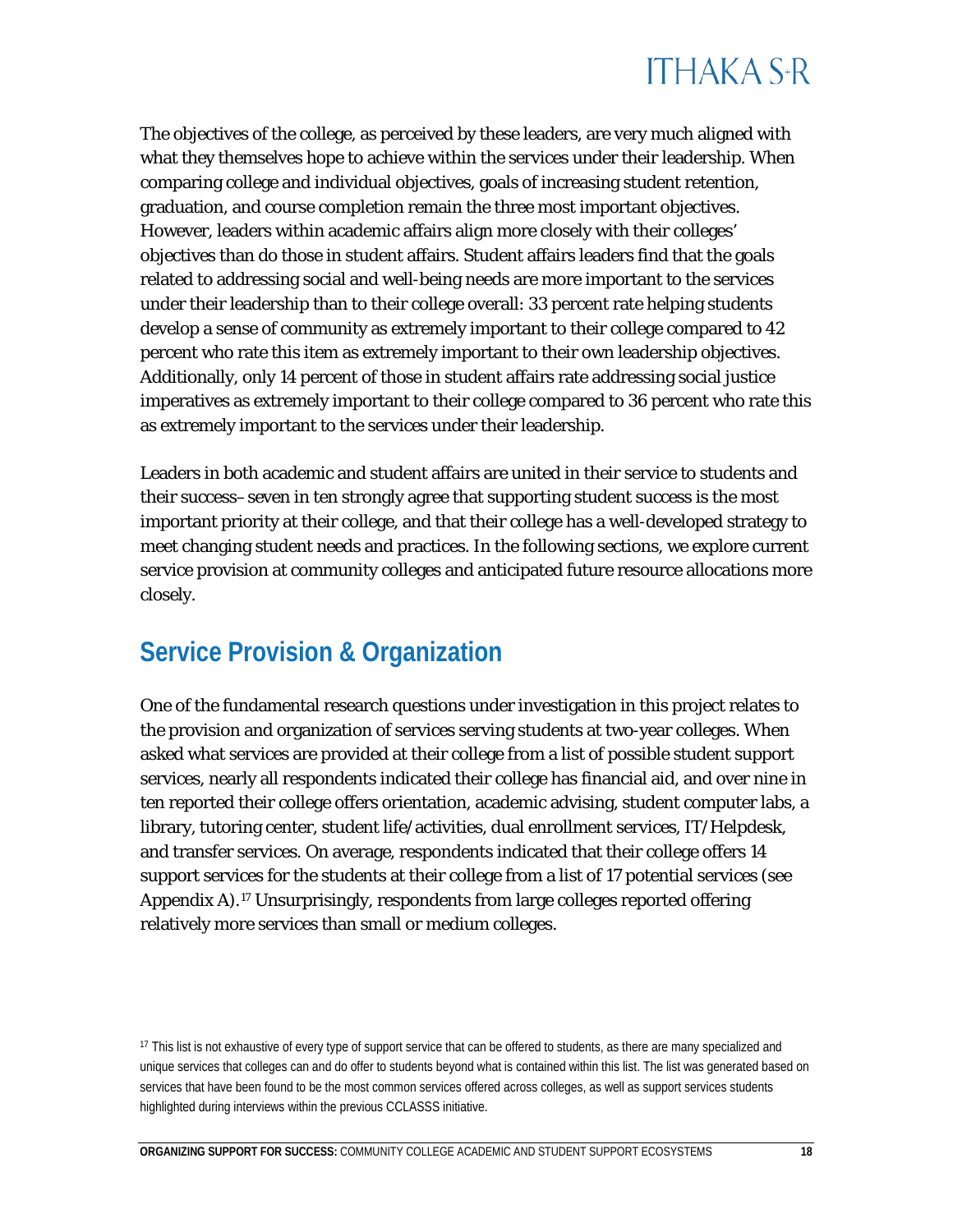Senior administrators were asked whether the services offered at their college report to academic affairs, student affairs, both, or neither. The majority of respondents noted that the library, tutoring center, and writing center report to academic affairs and that student life/activities, personal counseling, orientation, financial aid, opportunity programs for students from disadvantaged backgrounds, career services, and transfer services report to student affairs (see Figure 5). Respondents frequently noted that some services—commuter services, child care, IT/help desks, and computer labs–do not report to either student or academic affairs.

Peer to peer mentoring services, academic advising and dual enrollment services tend to vary in reporting structure more so than other services listed, and in some cases report to both student and academic affairs. Forty percent of respondents said peer to peer mentoring reports to student affairs, while 30 percent listed it under academic affairs, and 20 percent said it reports to both. Roughly 49 percent of respondents said that academic advising reports to student affairs, compared to 35 percent who said that advising falls to both student and academic affairs. Similarly, about three in ten indicated dual enrollment services report to student affairs, four in ten to academic affairs, and three in ten to both student and academic affairs.[18](#page-19-0)

<span id="page-19-0"></span><sup>18</sup> A possible explanation for why dual enrollment programs vary by college and by state could be that certain states allow the discretion of local districts to make decisions as to whom has the budgetary responsibility of this service. The organization of dual enrollment programs may also be distributed across departments, with academic affairs managing curriculum-based programming and student affairs managing enrollment to the program. For more information, see: [http://ecs.force.com/mbdata/MBQuest2RTanw?Rep=DE1904;](http://ecs.force.com/mbdata/MBQuest2RTanw?Rep=DE1904)

John Mark Grubb, Pamela H. Scott, & Donald W. Good, "The Answer is Yes: Dual Enrollment Benefits Students at the Community College," Community College Review 45, no.2 (2017): 79-98, DOI: 10.1177/0091552116682590; and,

Dennis Pierce, "The Rise of Dual Enrollment," Community College Journal April/May (2017): 16-25, [https://www.mtsac.edu/president/cabinet-notes/2016-17/ccjournal\\_Rise\\_of\\_Dual\\_Enrollment\\_Apr-May\\_2017.pdf.](https://www.mtsac.edu/president/cabinet-notes/2016-17/ccjournal_Rise_of_Dual_Enrollment_Apr-May_2017.pdf)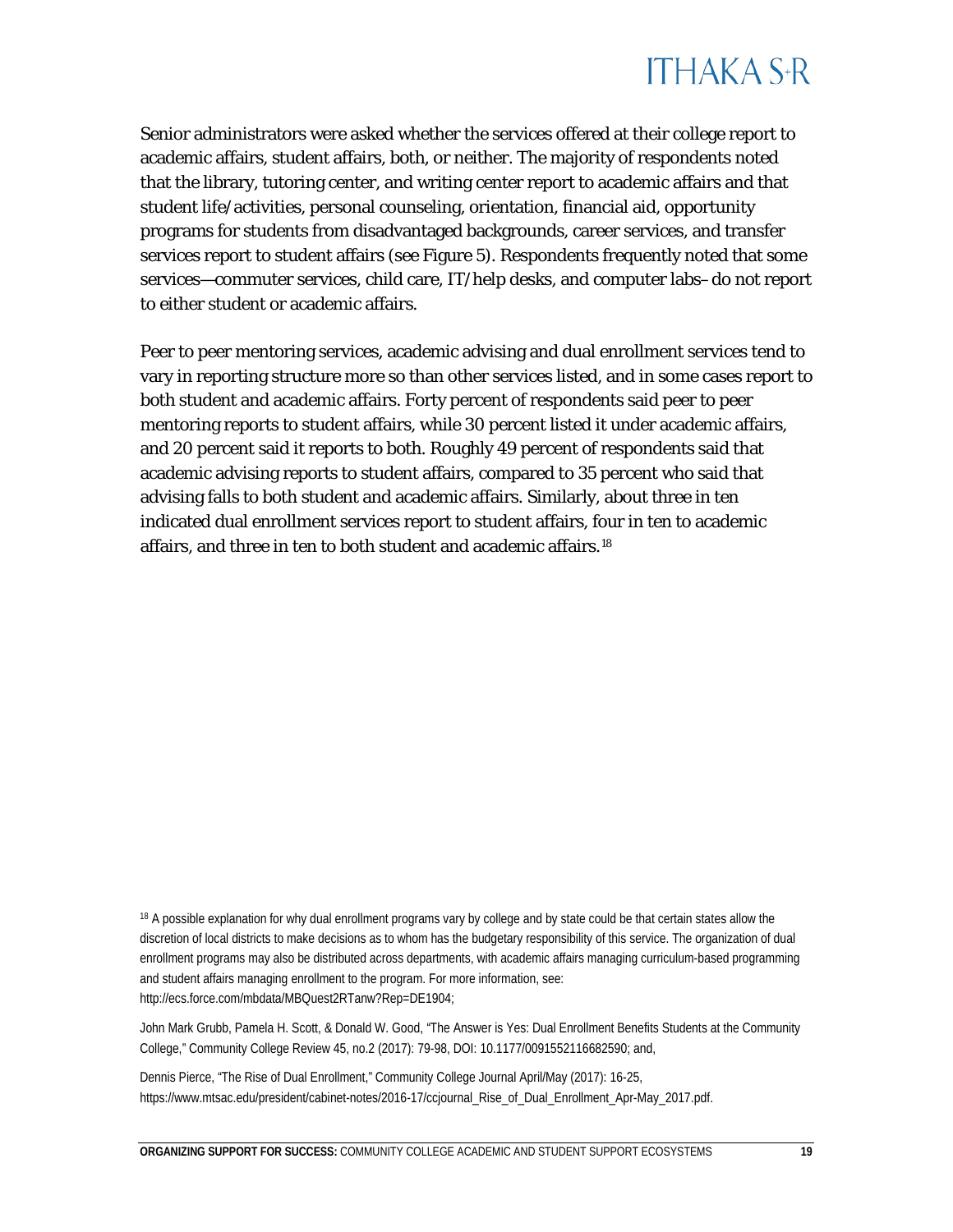

Figure 5. To what area(s) of your college do the following services report? *Percent of respondents that indicated whether each service provided at their college reports to student affairs, academic affairs, both, or neither.*

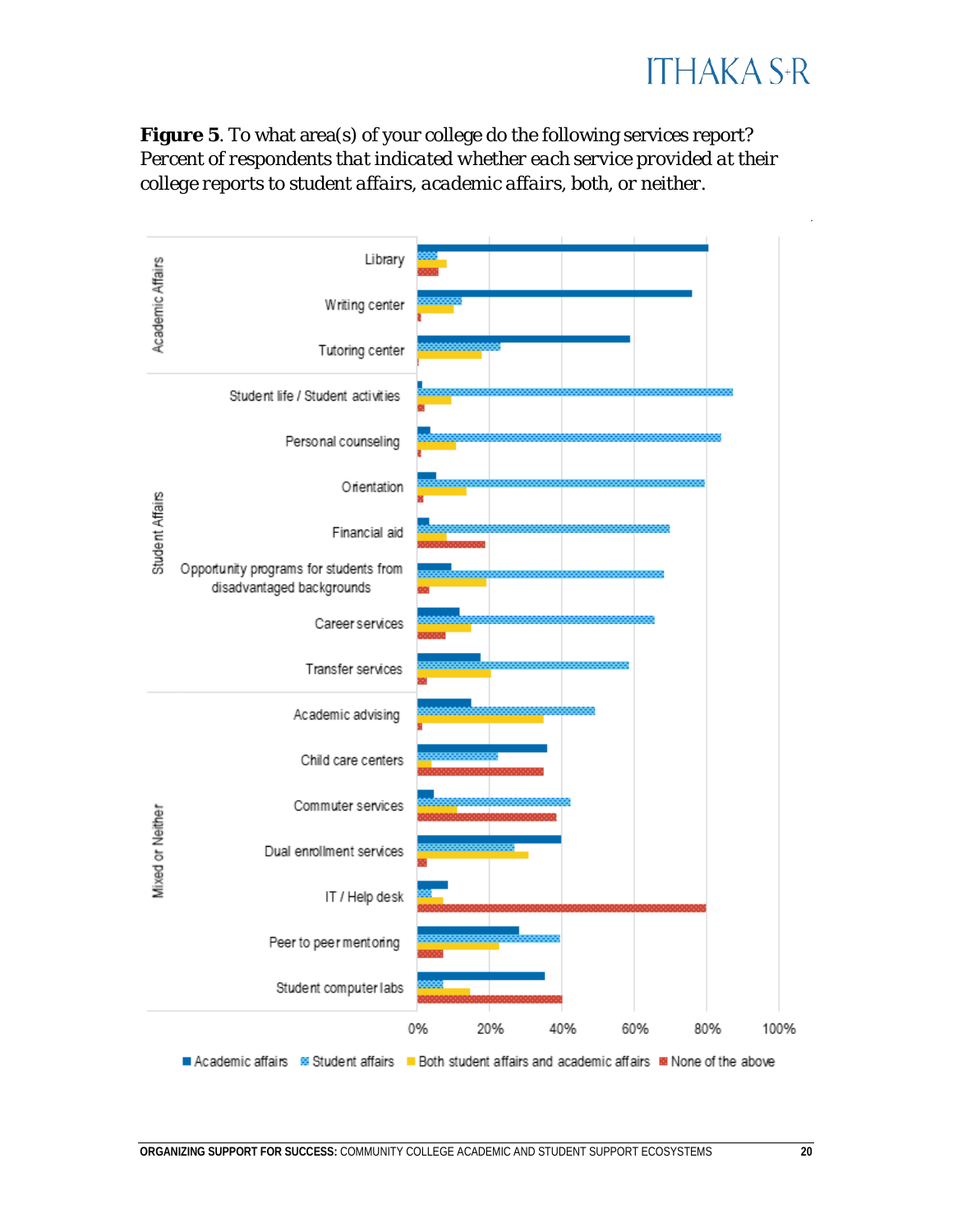

When asked to rate the importance of various services offered at their college in supporting student success, 87 percent of respondents rated financial aid extremely important, followed by academic advising (76 percent), and the tutoring center (58 percent). About 37 percent of respondents said that the library is extremely important in contributing to student success. This is particularly noteworthy given that a majority of students frequently rated the library as a promising source of support for new services, compared to other locations on campus, as we uncovered in earlier research with students across seven partner community colleges.[19](#page-21-0)

In some instances, senior administrators, particularly academic affairs leaders, tend to rate the services under their leadership as more important to supporting student success than those *not* under their leadership. A greater share of academic affairs leaders rate tutoring and writing centers, as well as child care centers, as extremely important compared to their colleagues in student affairs (see Figure 6). Likewise, a greater share of leaders in student affairs rate student life/activities as important to contributing to student success. Other services are rated similarly in importance across senior administrators.

<span id="page-21-0"></span><sup>19</sup> Melissa Blankstein, Christine, Wolff-Eisenberg, and Braddlee, "Student Needs Are Academic Needs: Community College Libraries and Academic Support for Student Success, "Ithaka S+R, 30 September 2019[, https://doi.org/10.18665/sr.311913.](https://doi.org/10.18665/sr.311913)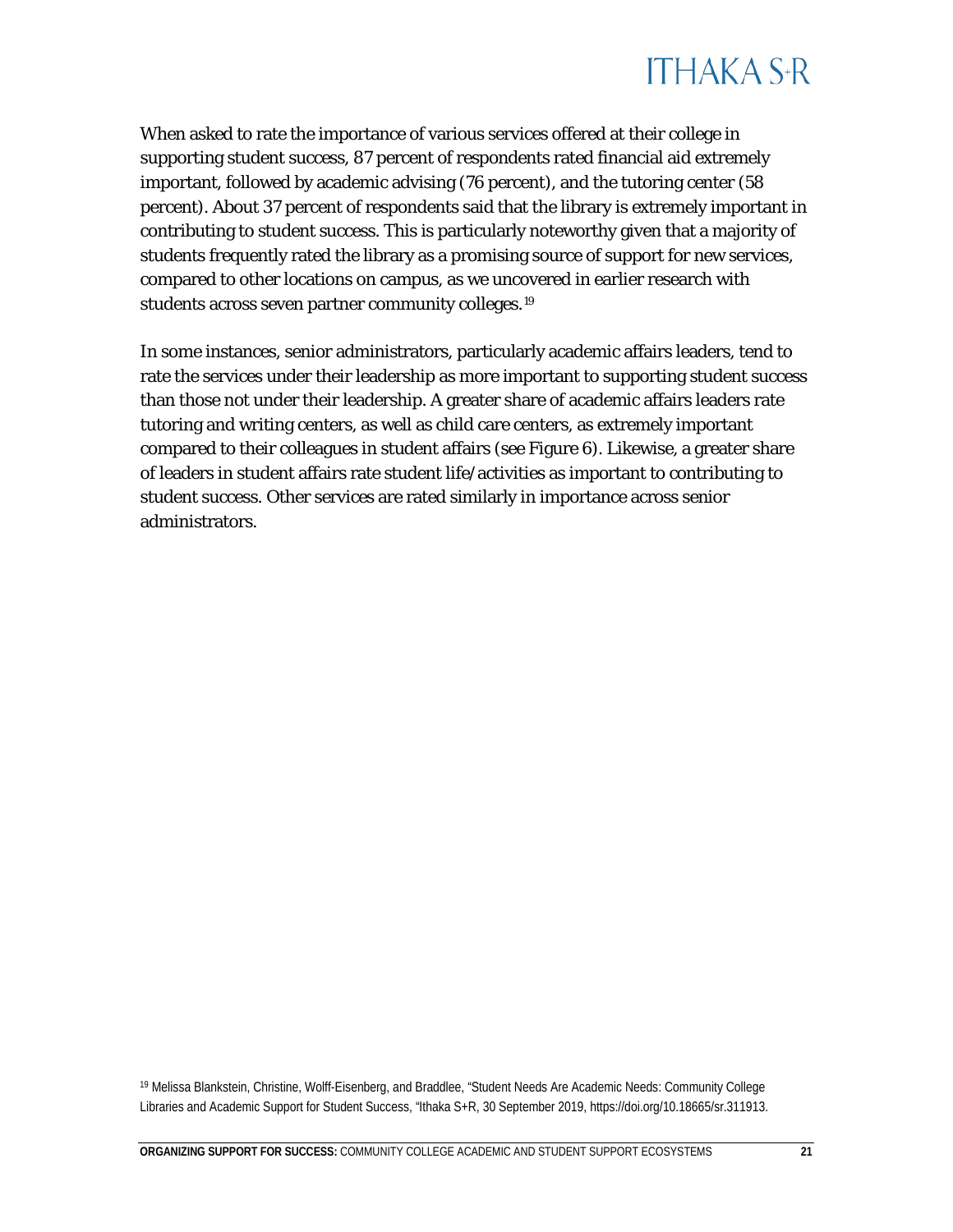### **ITHAKA S+R**

**Figure 6**. Based on anything you know, have heard, or just happen to think, how important are each of the following services in supporting student success at your college? *Percent of chief academic and student affairs officers that have this service currently offered at their college and rated each as extremely important.*

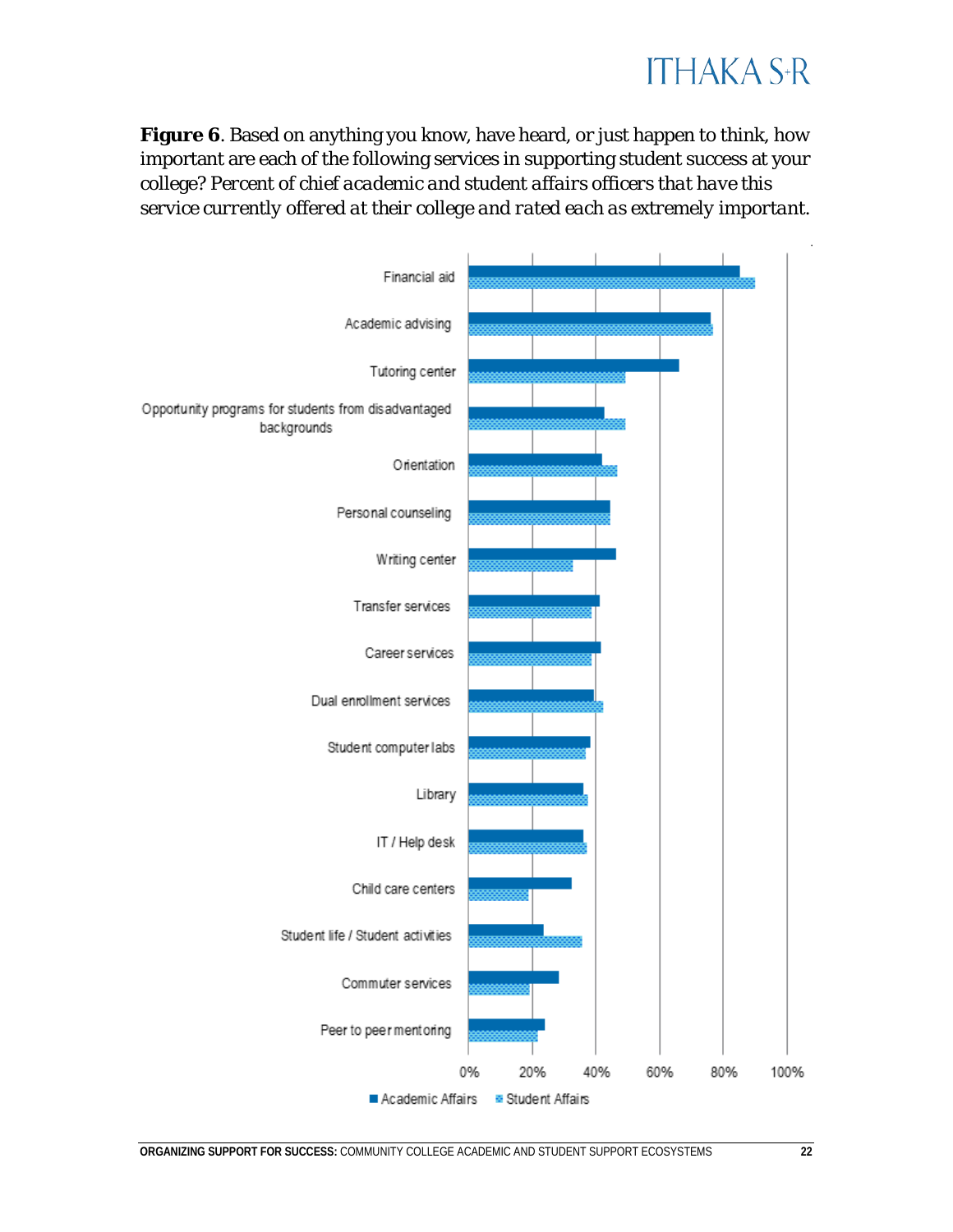Five in ten respondents strongly agree that the services under their leadership collaborate closely with those not under their leadership to improve student success. This may be integral to service provision in the future, as eight in ten respondents anticipate seeing more collaboration between departments over the next five years (see Figure 7). Greater shares of leaders in student affairs and in combined student and academic affairs roles agree that their services collaborate closely with other units compared to respondents solely in academic affairs: about 55 percent of student affairs leaders and 54 percent of leaders in combined roles strongly agree compared to 41 percent of academic affairs leaders. About 42 percent of student affairs leaders and 54 percent of combined student and academic affairs leaders strongly agree that services under their leadership have clearly articulated how they contribute towards student success, compared to 35 percent of academic affairs leaders.

Additionally, about 92 percent of respondents from large colleges anticipate collaboration to increase compared to 82 percent of respondents from medium colleges and 68 percent from small ones. While limited resources may hinder these goals, collaboration between academic and student affairs may be an intuitive and beneficial way to use limited resources more effectively as demonstrated by past studies.<sup>[20](#page-23-0)</sup>

In the next five years, about seven in ten senior administrators also anticipate providing more assistance to students who are housing and/or food insecure, 55 percent anticipate providing more specialized services for subgroups within the student population, and 54 percent anticipate more one-stop centers (see Figure 7). Over half of leaders in academic and student affairs anticipate that the service hours they offer students will stay the same. Similarly, over half of the respondents think contracting with external vendors will stay the same over the next five years

<span id="page-23-0"></span><sup>20</sup> Recent survey results highlight the cost-effective elements of collaboration between the library (a service typically offered by academic affairs) and other non-academic departments as seen in Amy Wainwright and Chris Davidson, "Academic Libraries and Non-Academic Departments: A Survey and Case Studies on Liaising Outside the Box," *Collaborative Librarianship*, 9, no. 2, (2017): 117-134[, https://digitalcommons.du.edu/collaborativelibrarianship/vol9/iss2/9/.](https://digitalcommons.du.edu/collaborativelibrarianship/vol9/iss2/9/) 

Also, a study on a newly implemented plan for collaboration between academic and student affairs at Kingsborough Community College demonstrated the positive effects a partnership can have on students, as seen in Peter Cohen, David Gomez, Regina Peruggi, Marissa R. Schesinger, and Stuart Suss, "Partnering with Academic Affairs in the Community College Setting," in Handbook for Student Affairs in Community Colleges, Ashley Tull, Linda Kuk, and Paulette Dalpes (Virginia: Stylus Publishing, 2015), 85-97.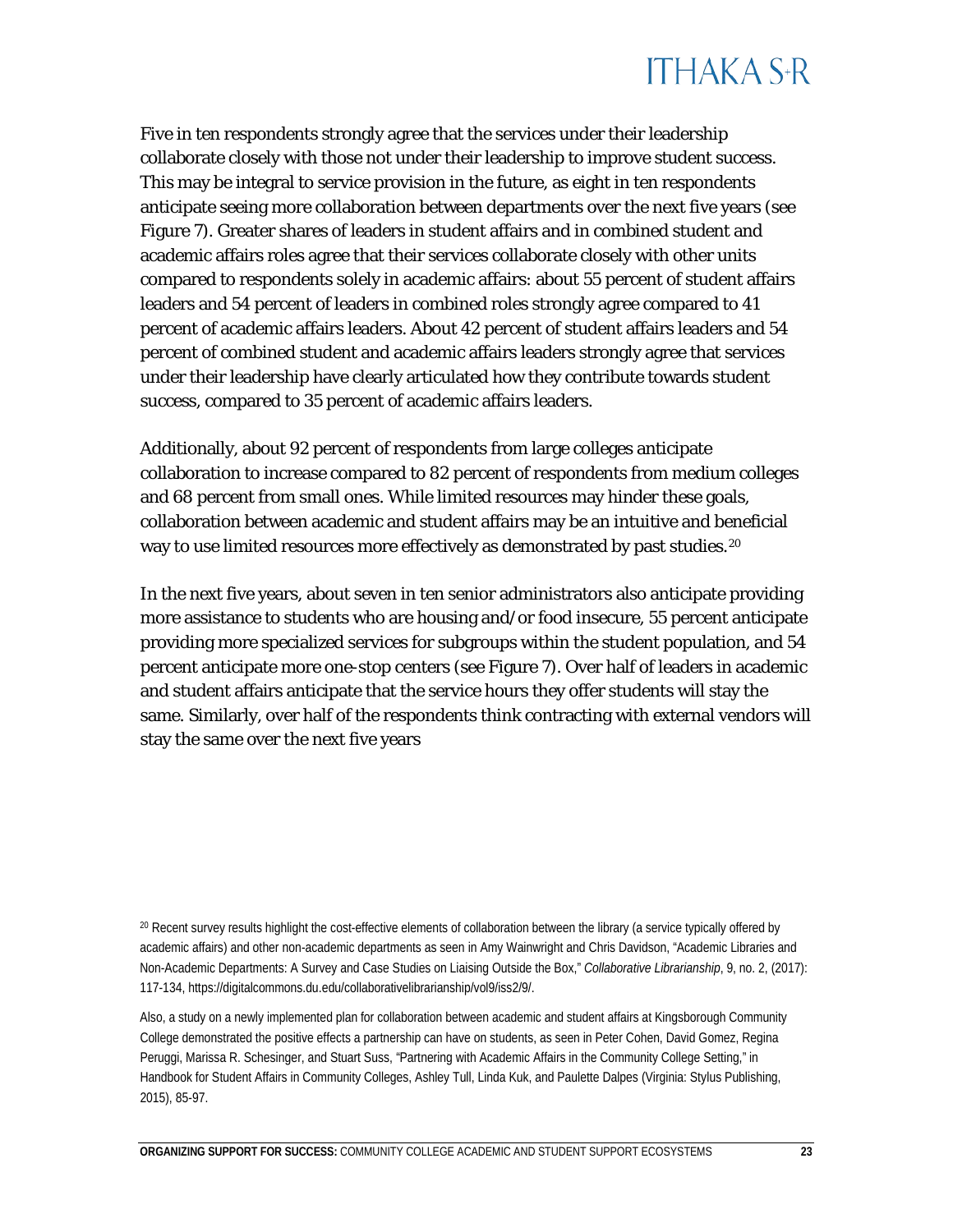

**Figure 7.** Do you anticipate seeing more, less, or about the same of each of the following in the services provided to students at your college over the next five years? *Percent of respondents that anticipate seeing more, less, or about the same for each item.*[21](#page-24-0)



<span id="page-24-0"></span><sup>21</sup> This figure represents a subset of all items from the question answered by respondents. For the rest of the items listed in this question, see Figure 14.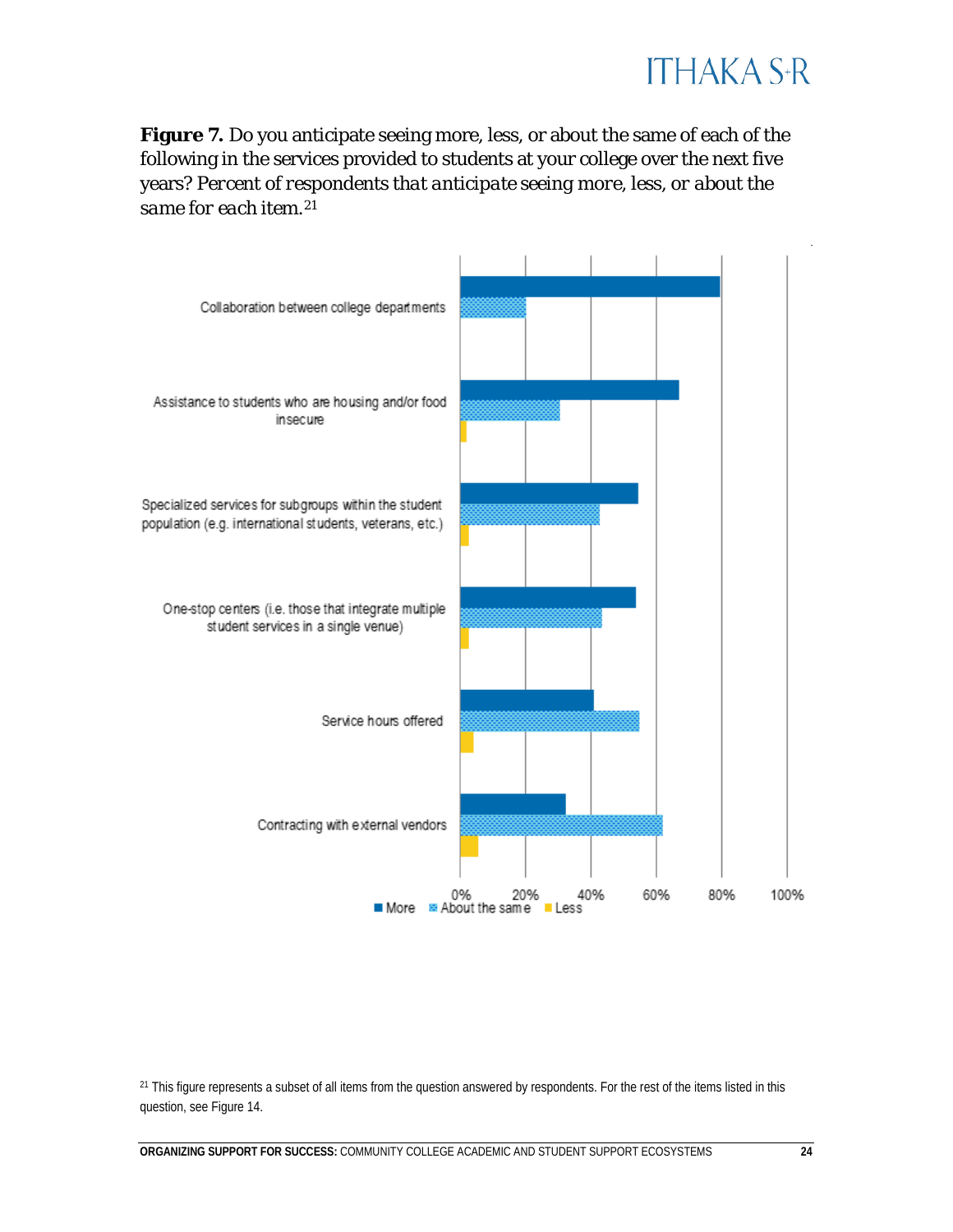#### <span id="page-25-0"></span>**Decision Making**

When making decisions about services for students, senior administrators typically consider the perspectives of various individuals and governing bodies to inform their choices. Student and faculty perspectives, along with the vision and strategy of senior administrative leadership themselves, are rated as the most influential in shaping student support services. About nine in ten respondents rate academic and student affairs leaders as highly influential for shaping services under their leadership, followed by students (88 percent), faculty (81 percent), and accreditors (75 percent). Around half indicated state government agencies and board members as highly influential, and about two in ten rate librarians or library staff as highly influential. Not only are specific people influential within the decision making process, but data collection and assessment as well as budgetary restrictions are at the forefront when making choices for service provision.

#### *Data Collection & Analysis*

Senior administrators often use data in their decision-making processes: roughly 88 percent of respondents are currently collecting and/or analyzing data on student demographics, followed by outcomes and impact from current services (87 percent), and usage of current services (80 percent) to inform their vision and strategy (see Figure 8). About 87 percent of leaders in student affairs gather data to assess the use of current services compared to 78 percent of their academic affairs peers. Conversely, leaders in academic affairs are more likely to look to research both from other higher education institutions (73 percent) and from industries outside of the higher education sector (50 percent) than their colleagues in student affairs (64 percent and 35 percent respectively).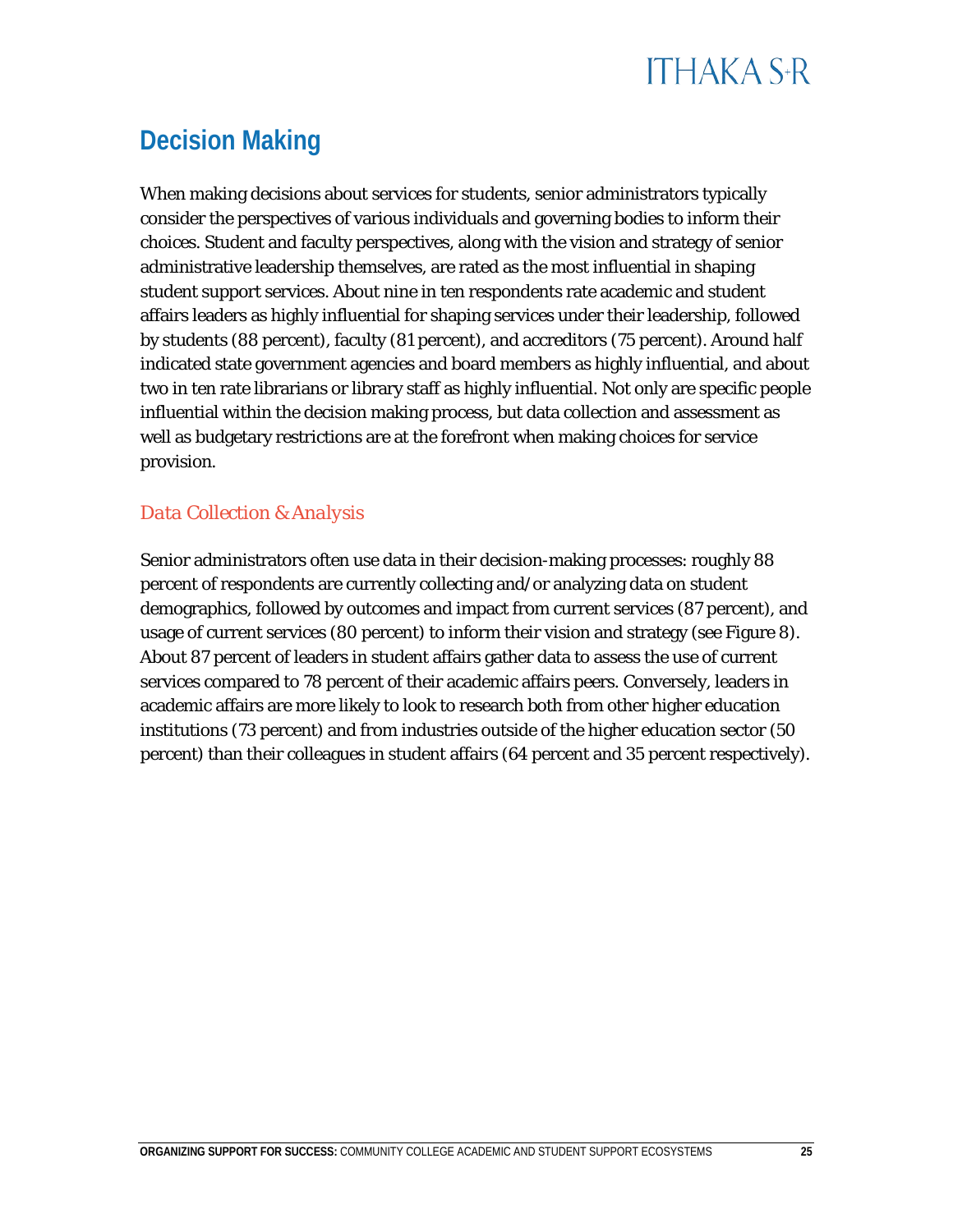**Figure 8.** What data, if any, do you collect and/or analyze for decision-making related to the services under your leadership provided to students? Please select all that apply. If none of the following are collected or analyzed, please leave blank. *Percent of respondents that selected each of the following items.*



These data are primarily collected for improving the effectiveness or impact of services (95 percent), determining if/how existing services should be changed (88 percent), and demonstrating the effectiveness or impact of services (87 percent; see Figure 9). Comparing data with peer and aspirant institutions is a relatively lower priority to senior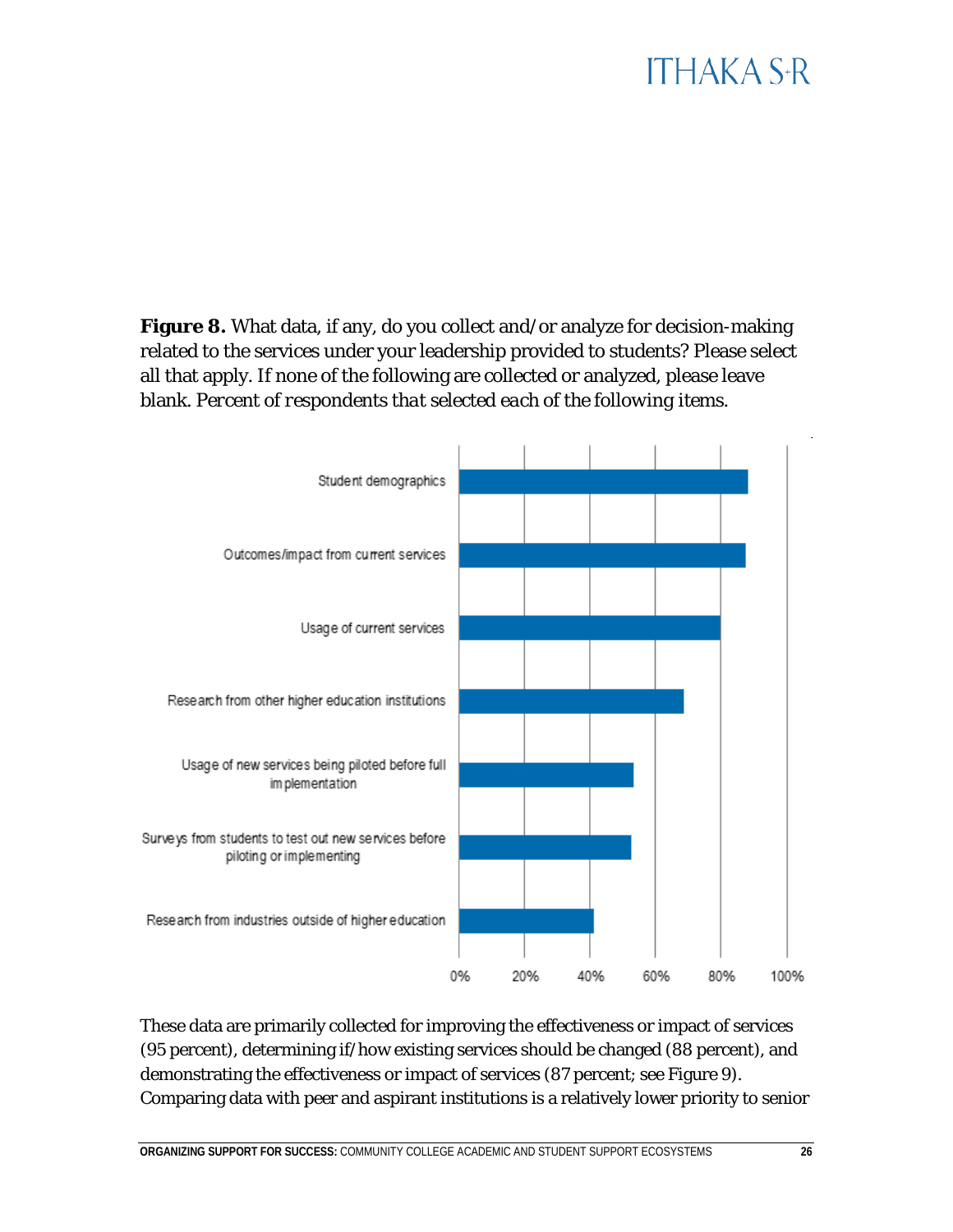

administrators—57 percent of respondents collect data for this purpose. Leaders in both student and academic affairs have similar reasoning for collecting and using the data for improving and demonstrating the value of their services, though 95 percent of leaders in student affairs use data to determine if/how to change existing services compared to 86 percent of those in academic affairs. From these responses, we can see that student affairs leaders typically look to internal data sources to improve service provision while those in academic affairs might be more prone to examine external data from other institutions or industries.

#### **Figure 9.** Why do you collect and/or analyze these data? Please select all that apply. *Percent of respondents that selected each of the following items.*

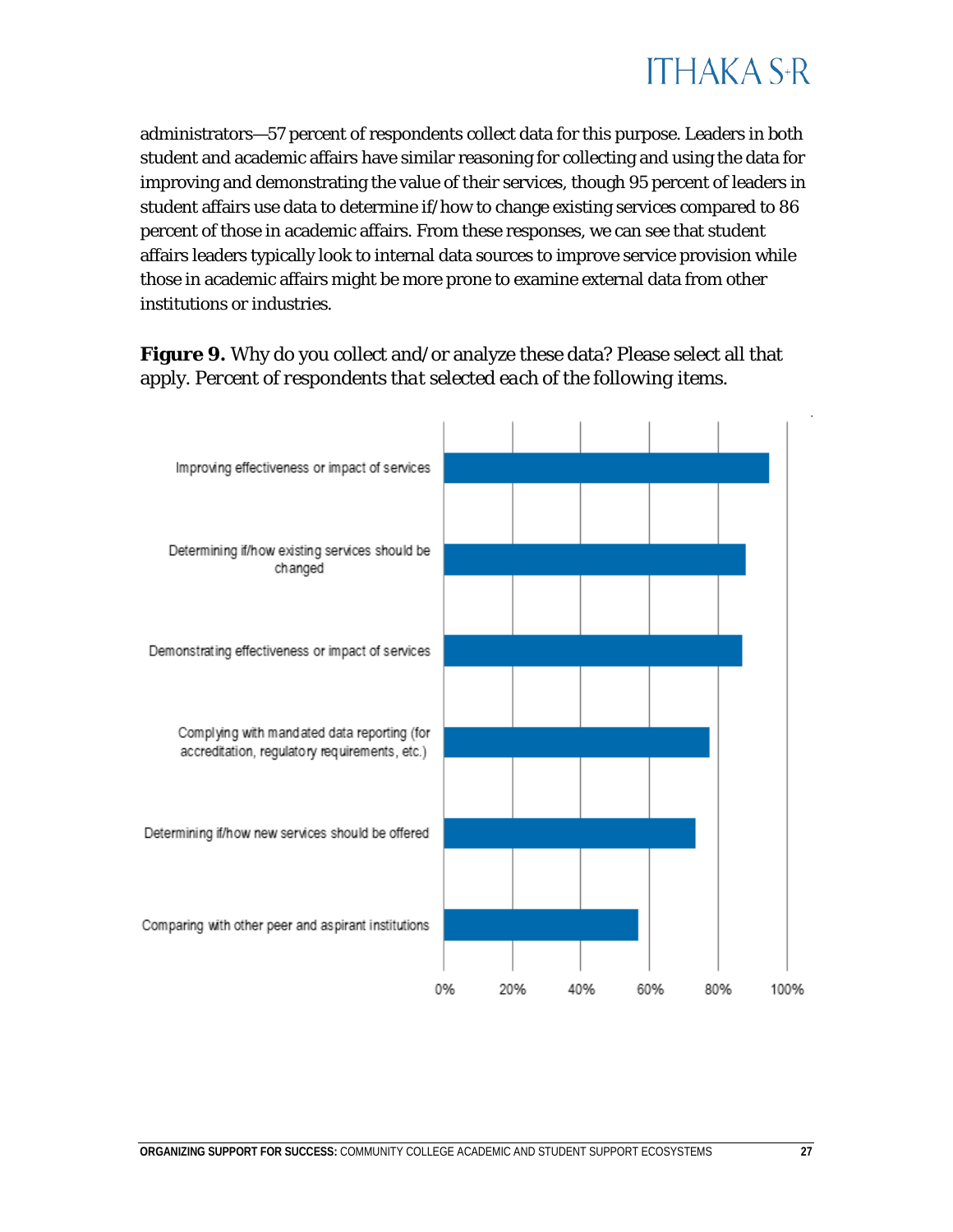

#### *Funding*

Limited financial resources impede senior administrators' ability to make needed or desired changes at their college, according to seven in ten respondents. Other roadblocks include a general resistance to change among employees (41 percent) and inadequate institutional infrastructure or systems (40 percent; see Figure 10). Additionally, a little less than half of respondents agree that they lack the resources needed to contribute to student success effectively.

**Figure 10**. What are the primary constraints on your ability to make desired changes in your college? Please select up to three items below. *Percent of respondents that selected each of the following items.*

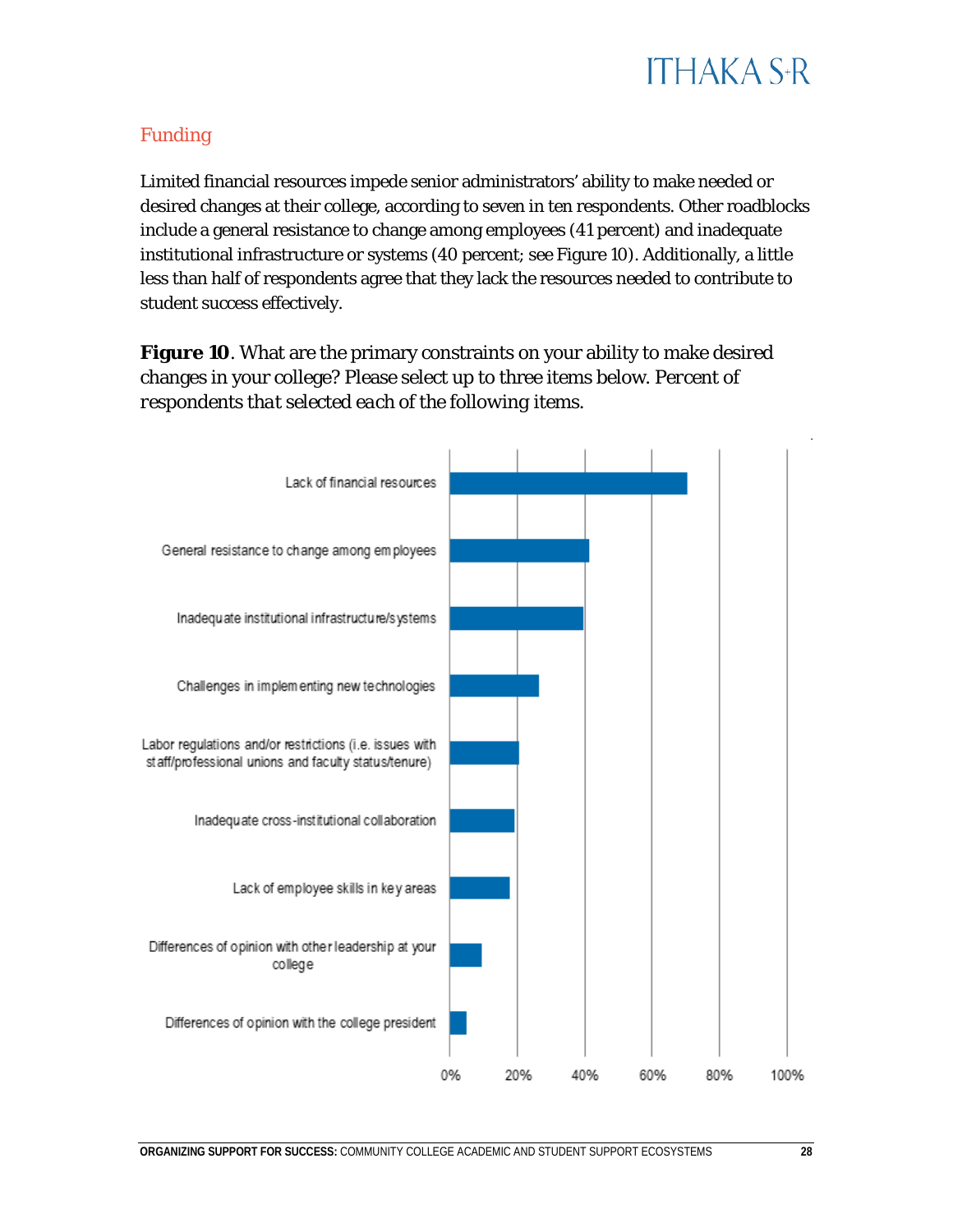

Although financial limitations are rated as a primary constraint across all respondents, 76 percent of student affairs leaders report financial restrictions compared to 66 percent of academic affairs leaders (see Figure 11). While greater shares of student affairs leaders cited limitations with financial resources, more academic affairs leaders indicated difficulties with general resistance to change among employees, implementing new technologies, and labor regulations and/or restrictions, perhaps because teaching faculty and the curriculum fall under their leadership in addition to support services. Additional examples of constraints mentioned by respondents in open-text responses included lack of time, understaffing, and decreased enrollment.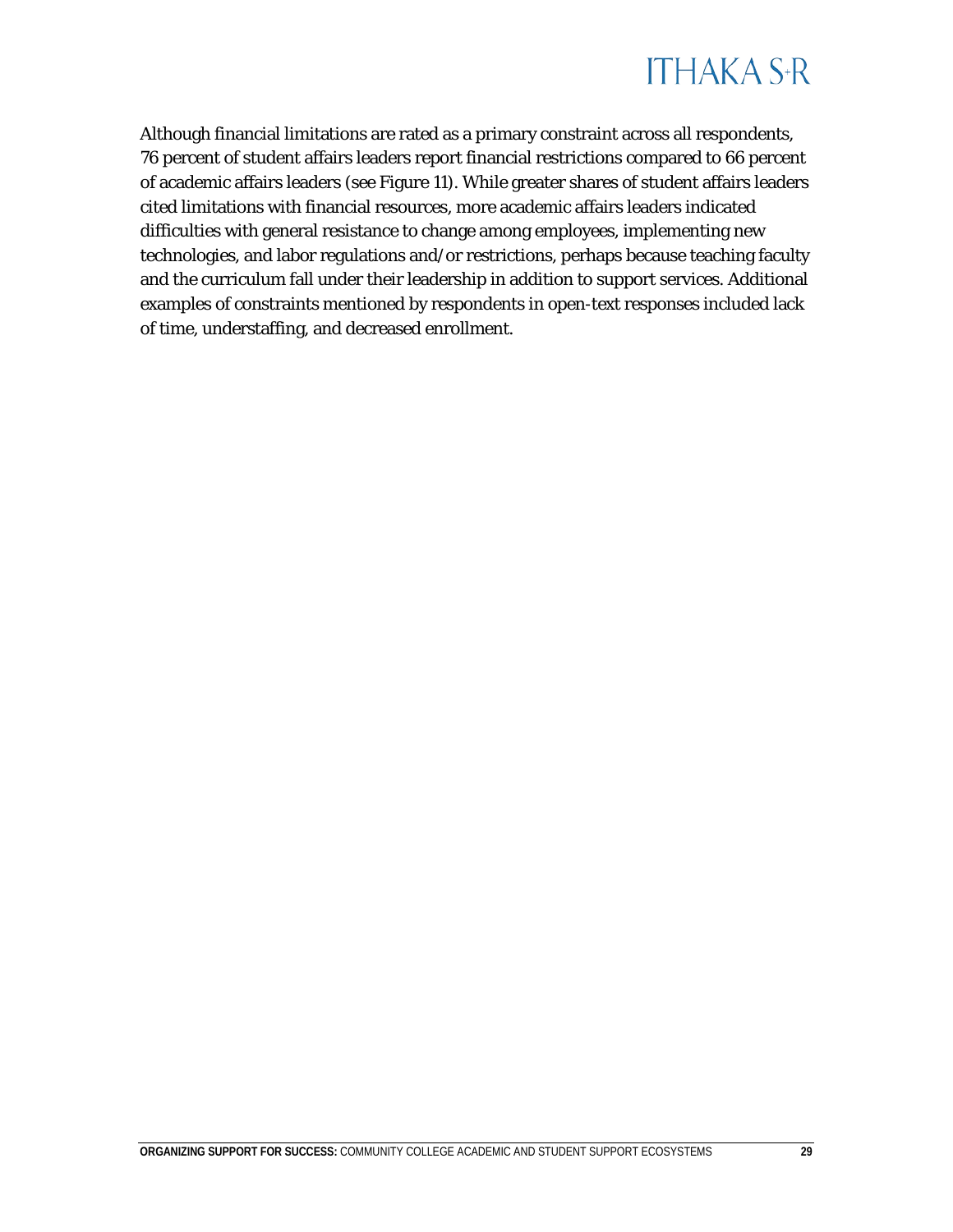### **ITHAKA S+R**

**Figure 11**. What are the primary constraints on your ability to make desired changes in your college? Please select up to three items below. *Percent of chief academic and student affairs officers that selected each of the following items.*

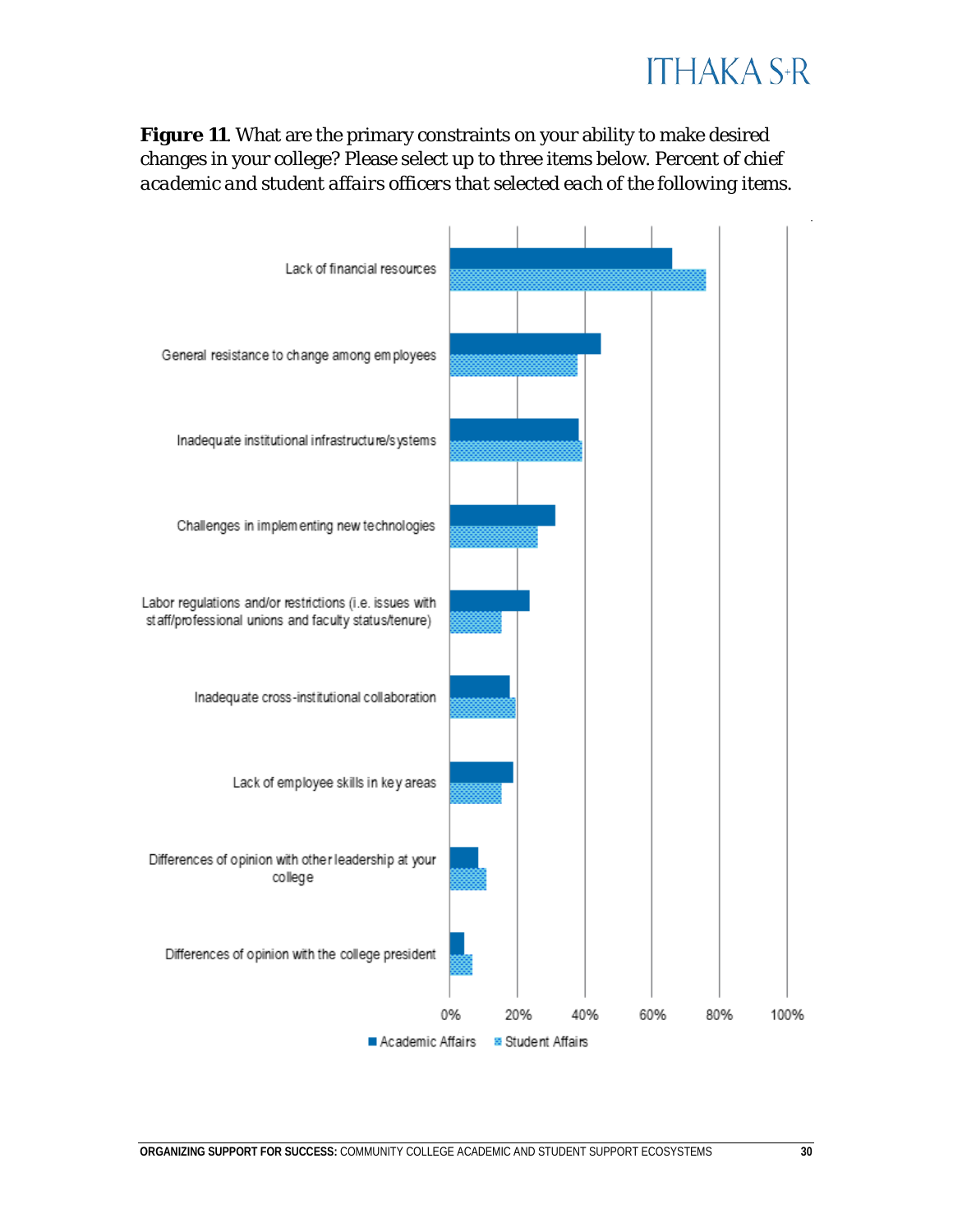

Respondents anticipate budgets for most services at their college will stay the same over the next five years (see Figure 12). Less than 20 percent of respondents believe that any of the services' budgets will decrease over time, while about half of respondents anticipate academic advising and dual enrollment budgets will increase. About 20 percent of senior administrators anticipate the budgets of student computer labs and the writing center to increase over the next five years, whereas only 12 percent of respondents anticipate the library's budget to increase, and 76 percent anticipate the library's budget will stay the same.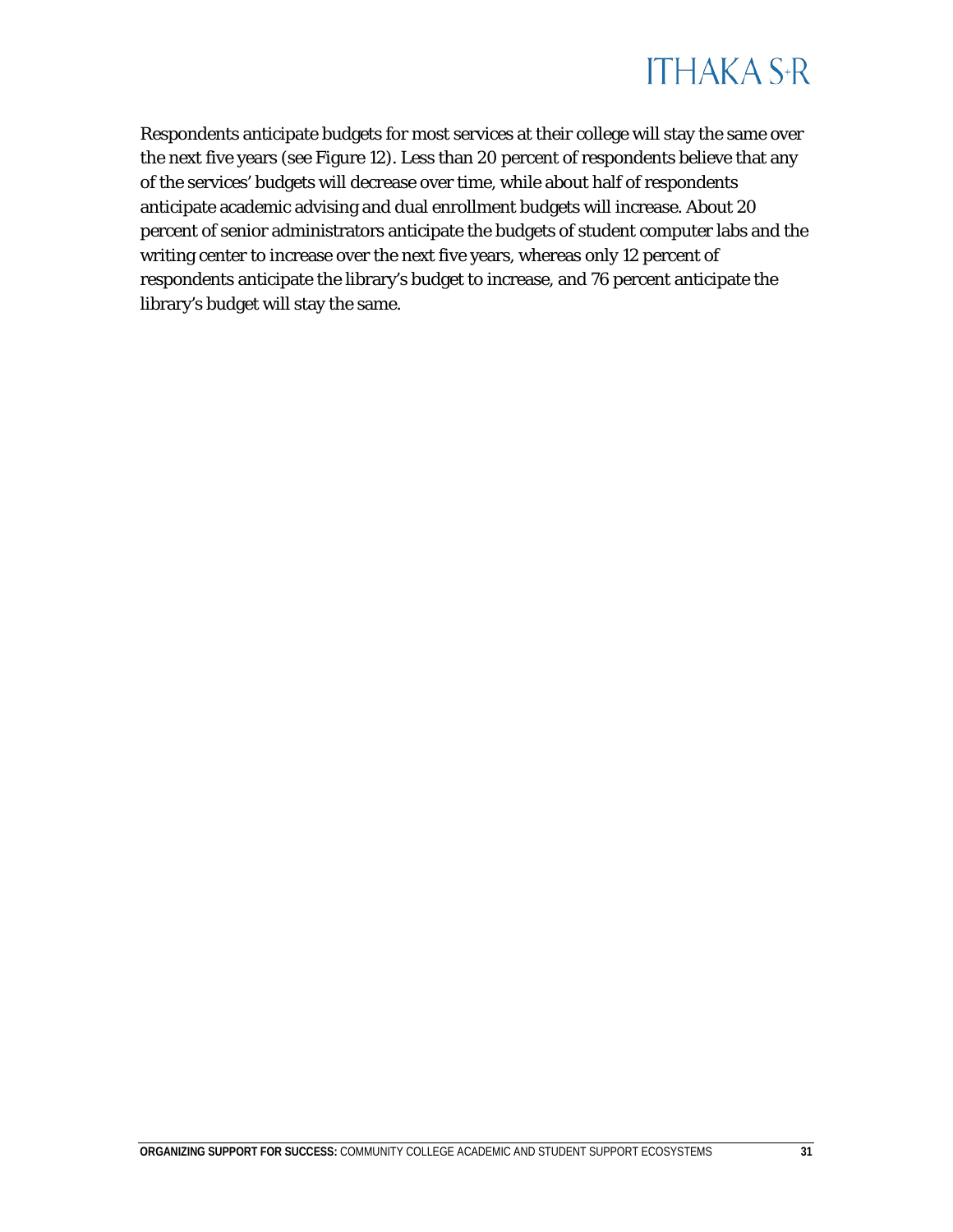**Figure 12**. Do you anticipate the budget for each of these services provided to students at your college to increase, decrease, or stay the same over the next five years? *Percent of respondents that have budgetary responsibility for each of the following services, and that indicated the budget would increase, decrease, or stay the same for each.*

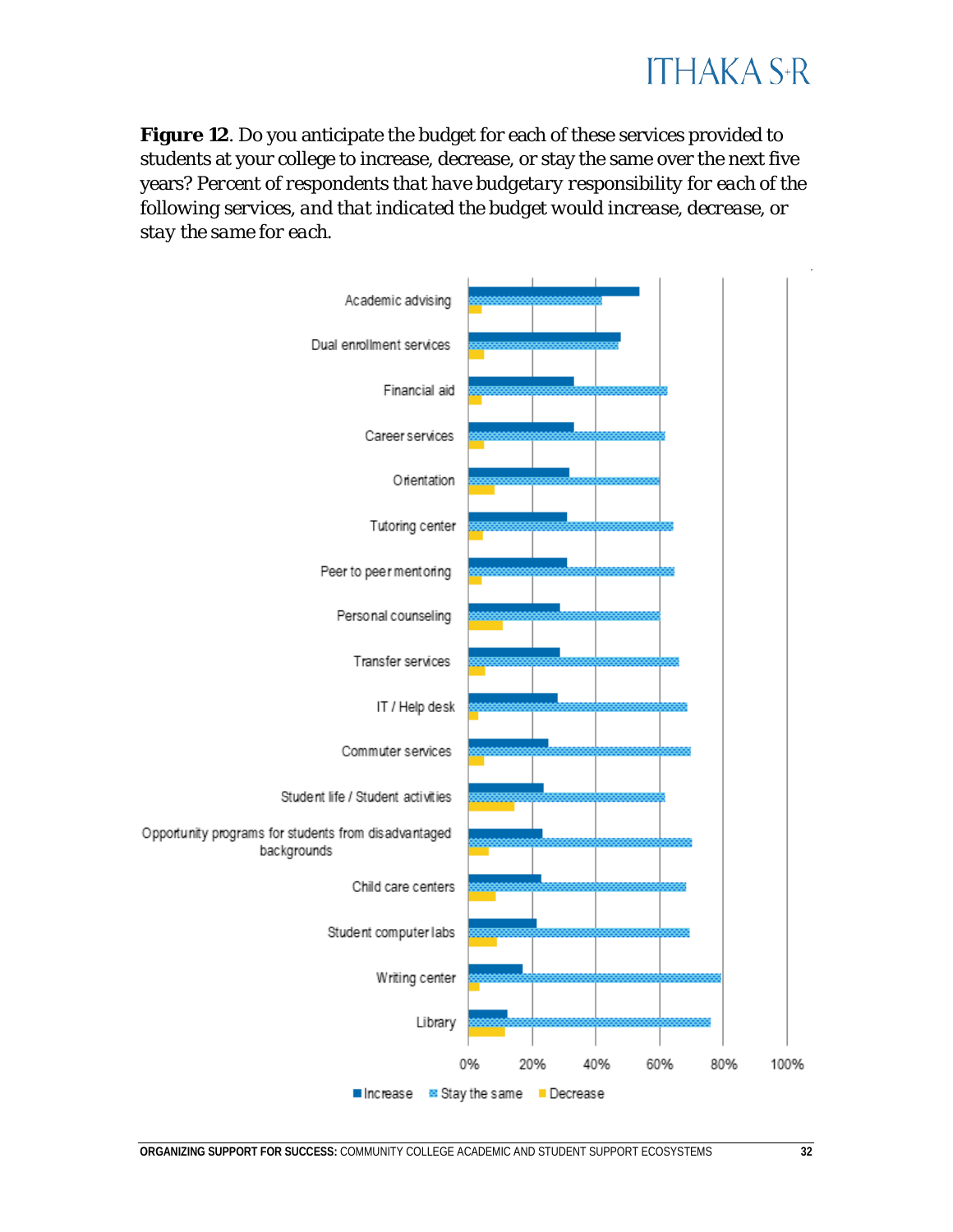

Many sources for funding are expected to remain the same over the next five years (see Figure 13). However, a greater share of senior administrators anticipate funding from non-governmental sources will either increase or stay the same over the next five years, whereas they think state and federal appropriations will stay the same or decrease over time. About 57 percent of senior administrators anticipate that student tuition and fees will increase as a source of funding over the next five years, followed by private gifts, contracts, or grants (50 percent), and government grants or contracts (35 percent). Three quarters of academic and student affairs leaders expect federal appropriations to stay the same, and four in ten anticipate state appropriations to decrease.<sup>22</sup>

<span id="page-33-0"></span><sup>22</sup> For more information on how governmental and non-governmental funding sources have shifted over time, see: [https://nces.ed.gov/fastfacts/display.asp?id=76;](https://nces.ed.gov/fastfacts/display.asp?id=76) Michael Mitchell, Michael Leachman, and Kathleen Masterson, "Funding Down, Tuition Up: State Cuts to Higher Education Threaten Quality and Affordability at Public Colleges," Center on Budget and Policy Priorities, (2016), 1-28[, https://www.cbpp.org/sites/default/files/atoms/files/5-19-16sfp.pdf.](https://www.cbpp.org/sites/default/files/atoms/files/5-19-16sfp.pdf)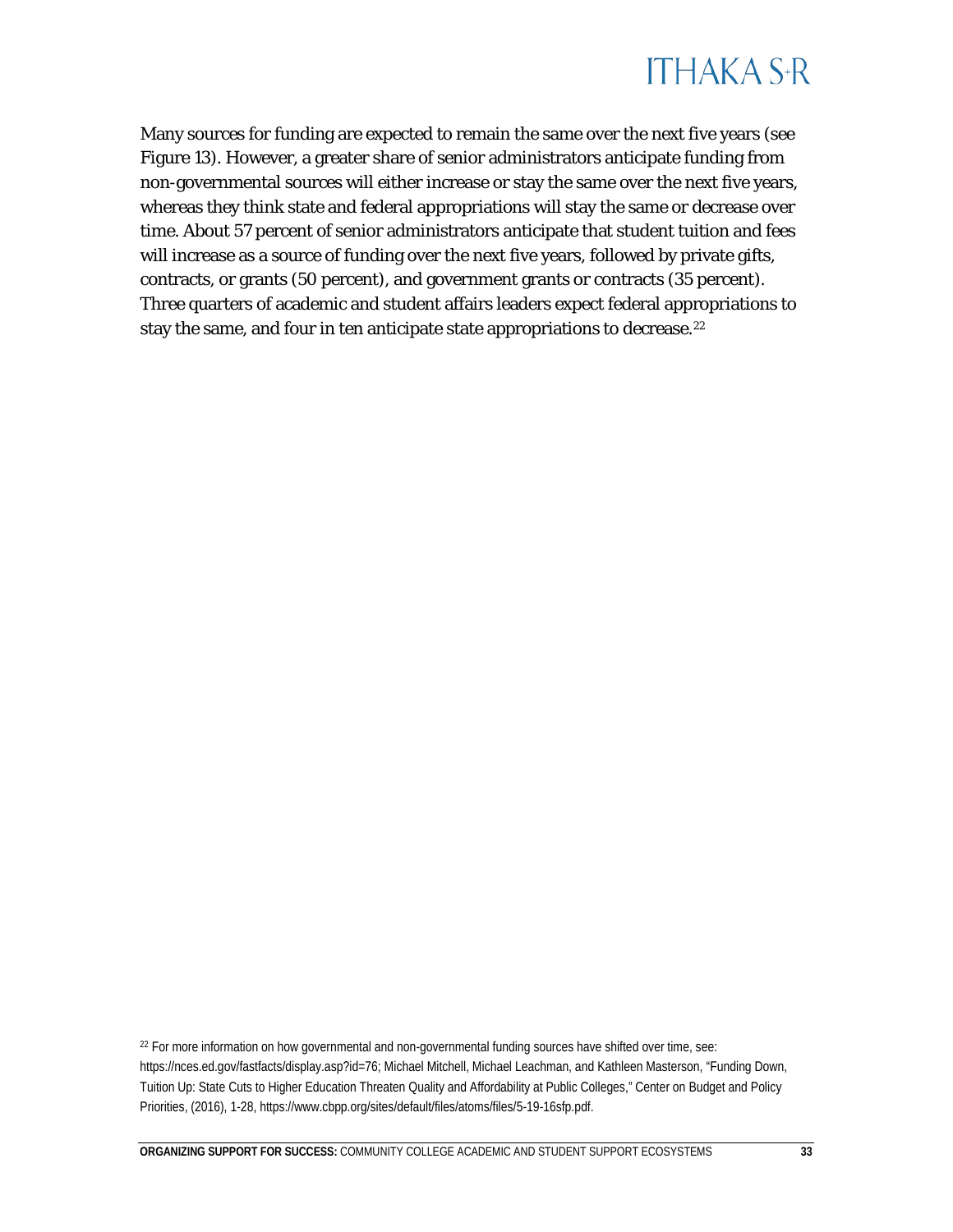

**Figure 13**. Do you anticipate each of the following funding sources at your college to increase, decrease, or stay the same over the next five years? *Percent of respondents that indicated each will increase, decrease, or stay the same.*



Lastly, to determine where senior administrators would like to prioritize greater investment, we asked respondents what they would do, hypothetically, if given a 10 percent increase to the budget they already receive. Six in ten senior administrators would allocate this extra money towards new employees and/or refined positions,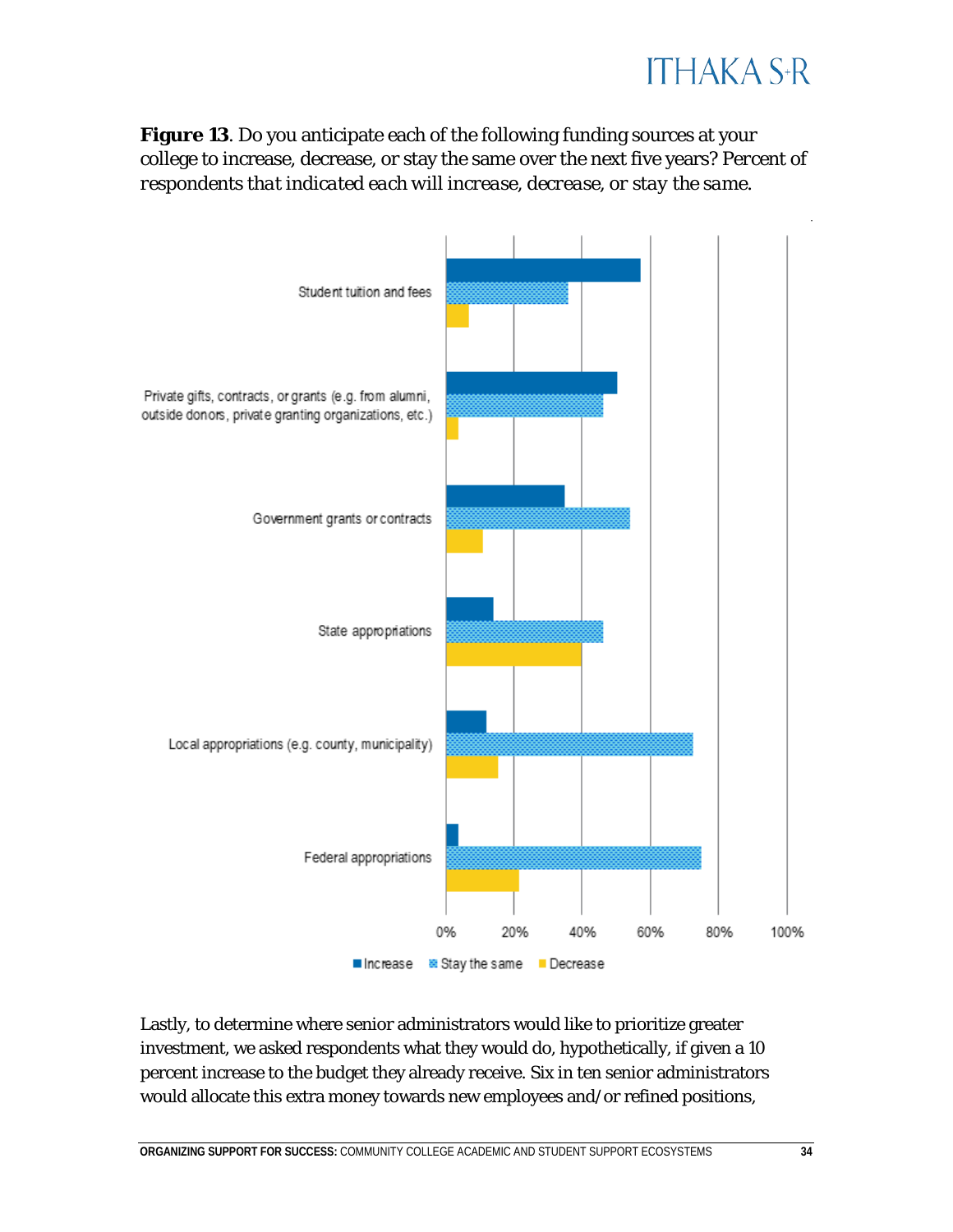

followed by technology and/or systems (49 percent), new service area development (32 percent), and employee salary/compensation increases (31 percent). Academic affairs leaders would be more likely to use this budget increase for technology and/or systems (53 percent) and new facility expansions and/or renovations (27 percent) compared to their colleagues in student affairs (45 percent and 18 percent respectively). Thirty-four percent of student affairs leaders would use the additional funding for marketing toward prospective students compared to 16 percent of academic affairs leaders.

#### *Staffing*

Staffing also presents unique difficulties for senior administrators, as about four in ten designated general resistance to change among their employees as a primary constraint to making desired changes and, as previously noted, a general lack of funds can certainly present issues with understaffing (see Figure 10).

Although resistance to change is viewed as a primary constraint to making changes, many senior administrators expect the roles of their current college employees to expand to more non-curricular responsibilities (see Figure 14). About four in ten expect the provision of these non-curricular services (i.e. helping students register for classes, advising students on course selection, etc.) to increase over the next five years, and five in ten expect this to stay about the same. Additionally, senior administrators anticipate that faculty will need to administer new elements in their curriculum. About eight in ten expect the use of learning analytics tools to increase over the next five years, 77 percent expect courses for workforce students to increase, and 73 percent anticipate more distance learning courses in the curriculum. Four in ten respondents expect the employment of contingent and part-time faculty and staff to increase over the next five years and 55 percent expect the level of employment of these roles to stay the same.<sup>[23](#page-35-0)</sup>

<span id="page-35-0"></span><sup>&</sup>lt;sup>23</sup> In 2014, contingent or part-time faculty taught over half of courses at two-year colleges. For more information on increasing adjunctification and contingent labor in higher education, see Center for Community College Student Engagement, *Contingent Commitments: Bringing Part-time Faculty into Focus (A special report from the Center for Community College Student Engagement)*, Austin, TX: The University of Texas at Austin, Program in Higher Education Leadership, 2014; and Susan Bickerstaff and Octaviano Chavarín, "Understanding the Needs of Part-Time Faculty at Six Community Colleges," *Community College Research Center,* November 2018[, https://ccrc.tc.columbia.edu/publications/understanding-part-time-faculty-community](https://ccrc.tc.columbia.edu/publications/understanding-part-time-faculty-community-colleges.html)[colleges.html.](https://ccrc.tc.columbia.edu/publications/understanding-part-time-faculty-community-colleges.html)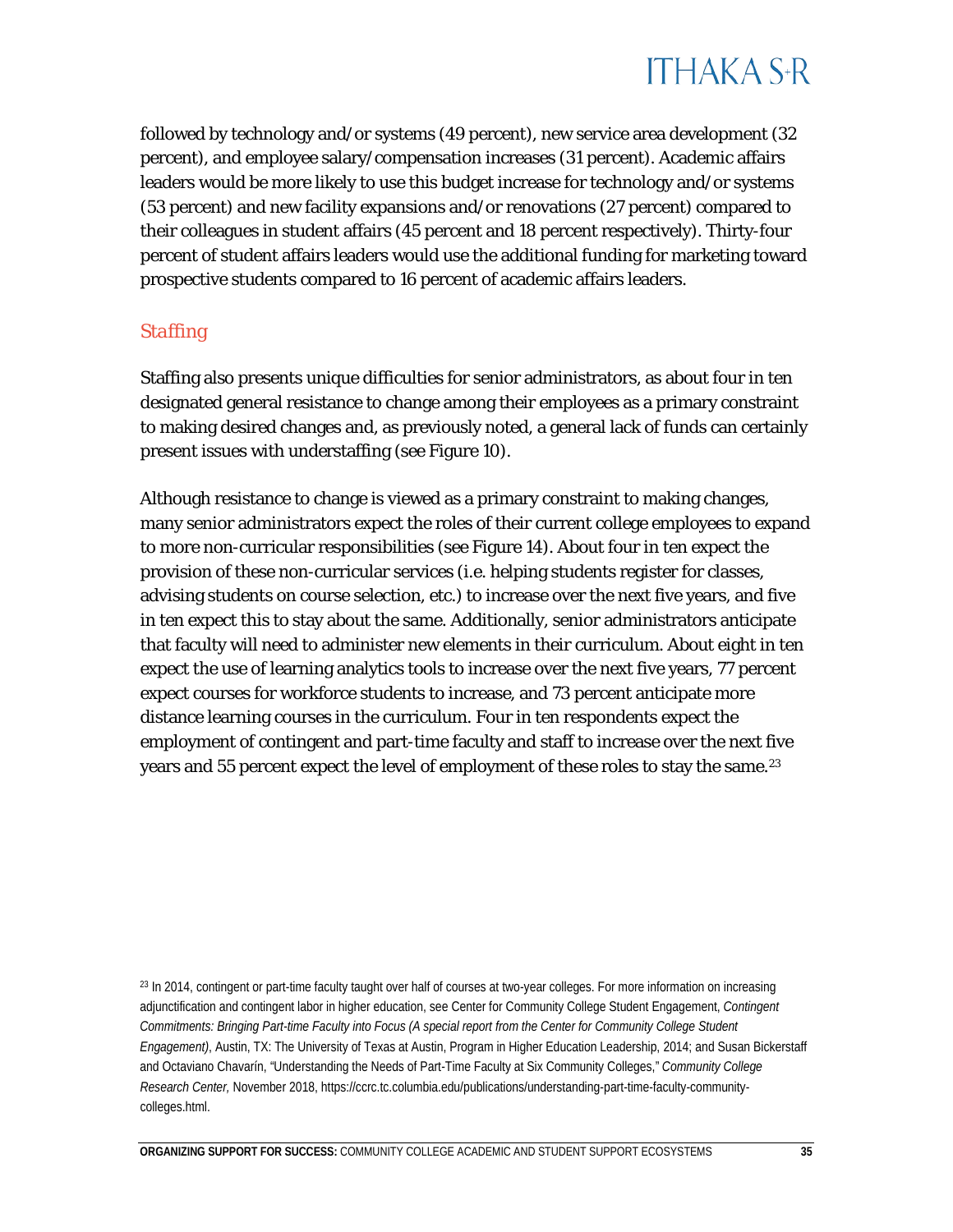

**Figure 14.** Do you anticipate seeing more, less, or about the same of each of the following in the services provided to students at your college over the next five years? *Percent of respondents that they anticipate seeing more, less, or about the same for each item.*



Respondents from large colleges anticipate an increase of learning analytics tools and distance learning courses, while smaller colleges anticipate that they will add more courses for workforce students over the next five years (see Figure 15). Large and medium sized colleges also anticipate the provision of non-curricular services to increase in the coming years. Additionally, about 46 percent of respondents from vocationalfocused colleges anticipate increased employment of part-time or contingent staff and/or faculty compared to about 38 percent of respondents from transfer-focused and mixedfocused colleges. About 77 percent of respondents from both transfer-focused and mixed-focused colleges anticipate increased distance learning courses compared to 64 percent of respondents from vocational-focused colleges.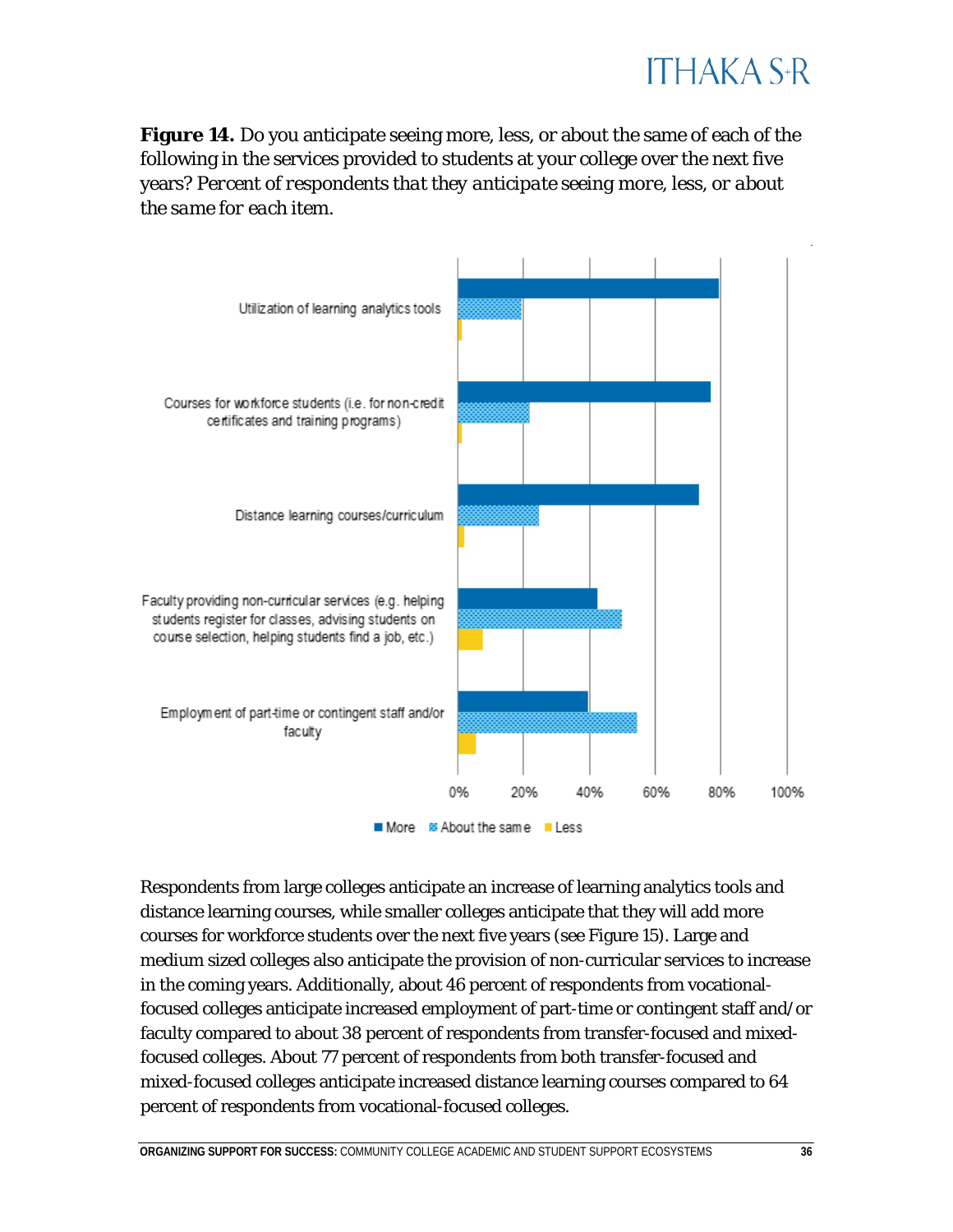**Figure 15.** Do you anticipate seeing more, less, or about the same of each of the following in the services provided to students at your college over the next five years? *Percent of respondents that they anticipate seeing more of each item by size of institution.*



Respondents noted several staffing challenges, including rewarding high-performing employees (75 percent), building a pool of qualified candidates for open positions and providing competitive compensation packages to prospective employees (65 percent), and filling vacant positions in a timely manner (64 percent). Senior administrators in student and academic affairs experience similar difficulty with rewarding highperforming employees, though academic affairs leaders have a greater difficulty building a pool of qualified candidates (72 percent rated as difficult) and developing the knowledge, skills, and abilities of employees (52 percent) compared to student affairs leaders (58 percent and 35 percent respectively). Student affairs leaders reported encountering greater challenges with retaining employees and reducing turnover (37 percent) than did their colleagues in academic affairs (26 percent).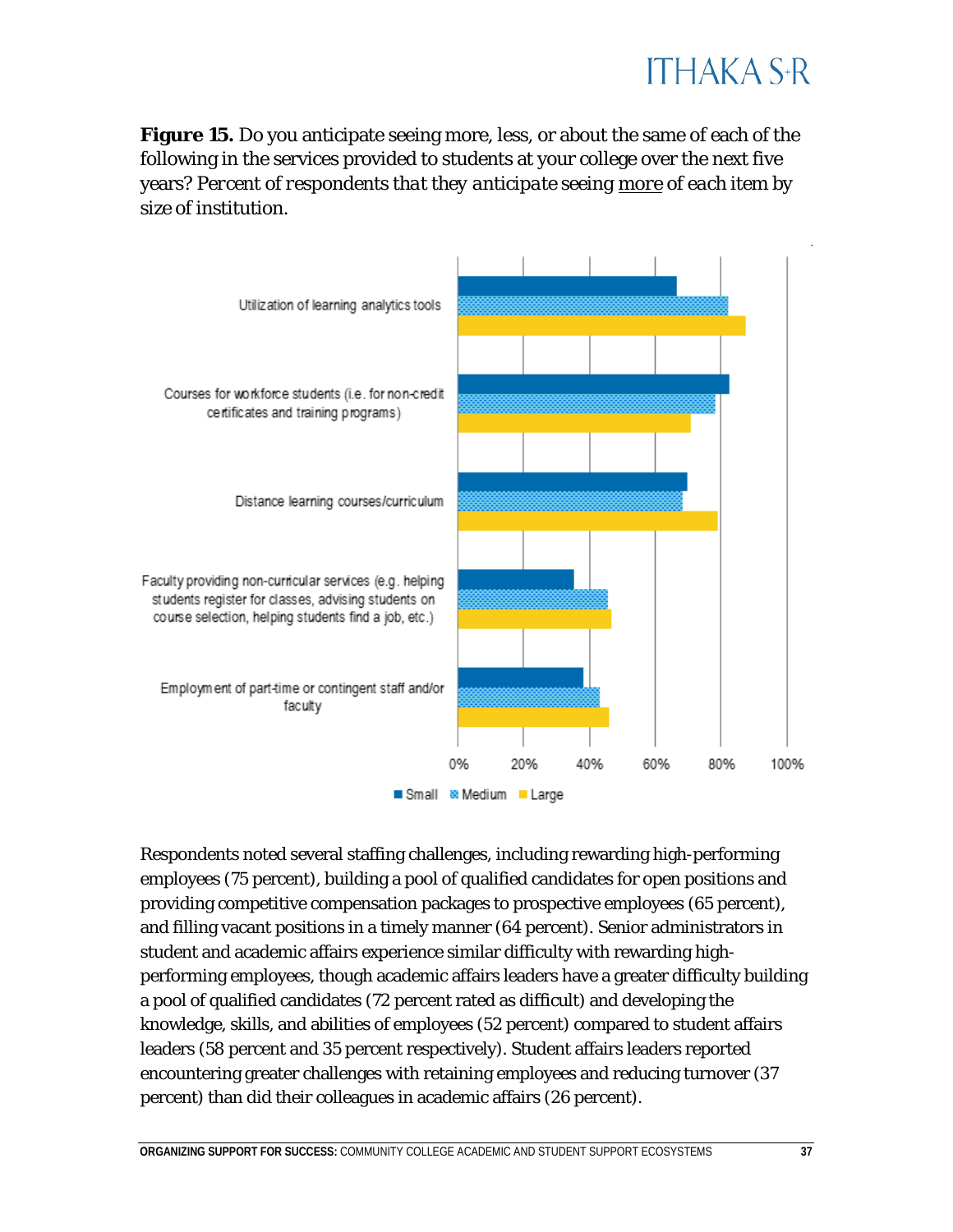### <span id="page-38-0"></span>**Role of the Library**

As one of the main goals of this multi-year research initiative is to determine what types of library services community colleges can offer to students in conjunction or coordination with other academic and student services, we asked chief academic and student affairs officers about their perceptions of the role of the library. We also plan on asking many of these questions to library directors in a later phase of this project.

Academic and student affairs leaders tend to view library roles that are access- and student learning-oriented as more important to student success than perhaps more traditional or scholarly roles of the library, such as the buyer of needed resources and a gateway for locating new information.<sup>[24](#page-38-1)</sup> In their valuation, the library's most important roles are providing access to technology that supports student learning, providing essential course and other learning materials, helping students develop research, critical analysis, and information literacy skills, and providing an informal academic environment that supports student learning (see Figure 16).

<span id="page-38-1"></span><sup>24</sup> Ithaka S+R has been reporting data on these library roles over time through our US Faculty and Library Director Surveys at fouryear institutions. You can find the most recent findings from these surveys here: Melissa Blankstein and Christine Wolff-Eisenberg, "Ithaka S+R US Faculty Survey 2018," Ithaka S+R, April 12, 2019, [https://doi.org/10.18665/sr.311199;](https://doi.org/10.18665/sr.311199) and Christine Wolff-Eisenberg, "US Library Survey 2016," *Ithaka S+R,* April 3, 2017, [https://doi.org/10.18665/sr.303066.](https://doi.org/10.18665/sr.303066)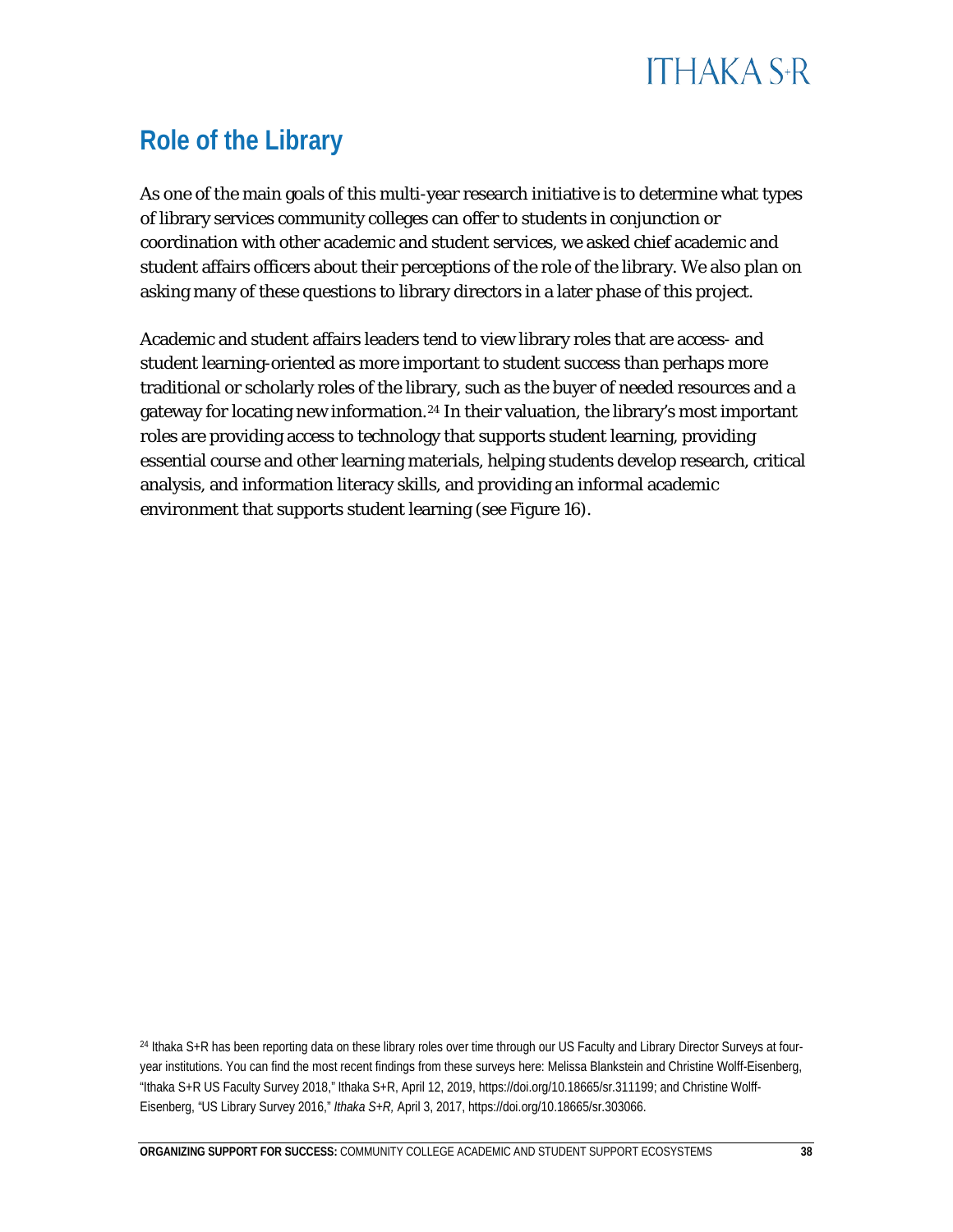**Figure 16**. How important is it to you that your college library provides each of the functions below or serves in the capacity listed below? *Percent of respondents that rated each as highly important.*

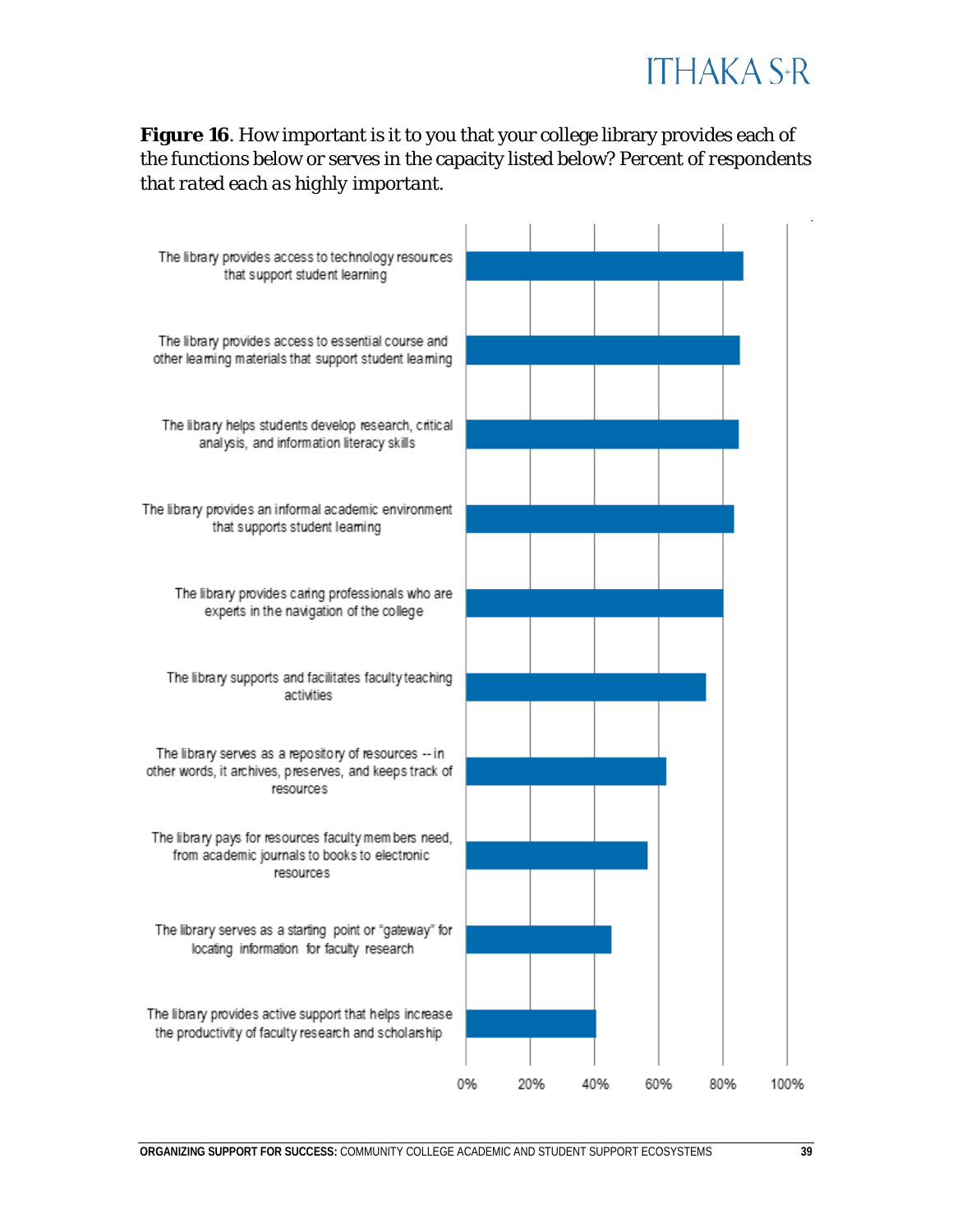

Greater shares of respondents from transfer-focused and mixed-focused colleges rate most aspects of the library as extremely valuable compared to respondents from vocational-focused colleges (see Figure 17). However, respondents from vocationalfocused colleges rate the library as a gateway for locating information for faculty research as slightly more important than respondents at transfer- and mixed-focused colleges.

Additionally, respondents from small and medium colleges rate the value of teachingrelated support of their library more highly than respondents from large colleges: about 77 percent of respondents from medium colleges and 74 percent from small colleges rated the library's support and facilitation of teaching activities as extremely important compared to 66 percent of respondents from large colleges. About 62 percent of respondents from small colleges also find the library's role as a buyer of needed resources, such as academic journals to books and electronic materials, to be extremely important compared to 57 percent of respondents from medium colleges and 51 percent from large colleges. Almost nine in ten respondents from large and medium sized colleges rate the library's support in developing students' research, critical analysis, and information literacy skills as extremely important compared to eight in ten respondents from small colleges.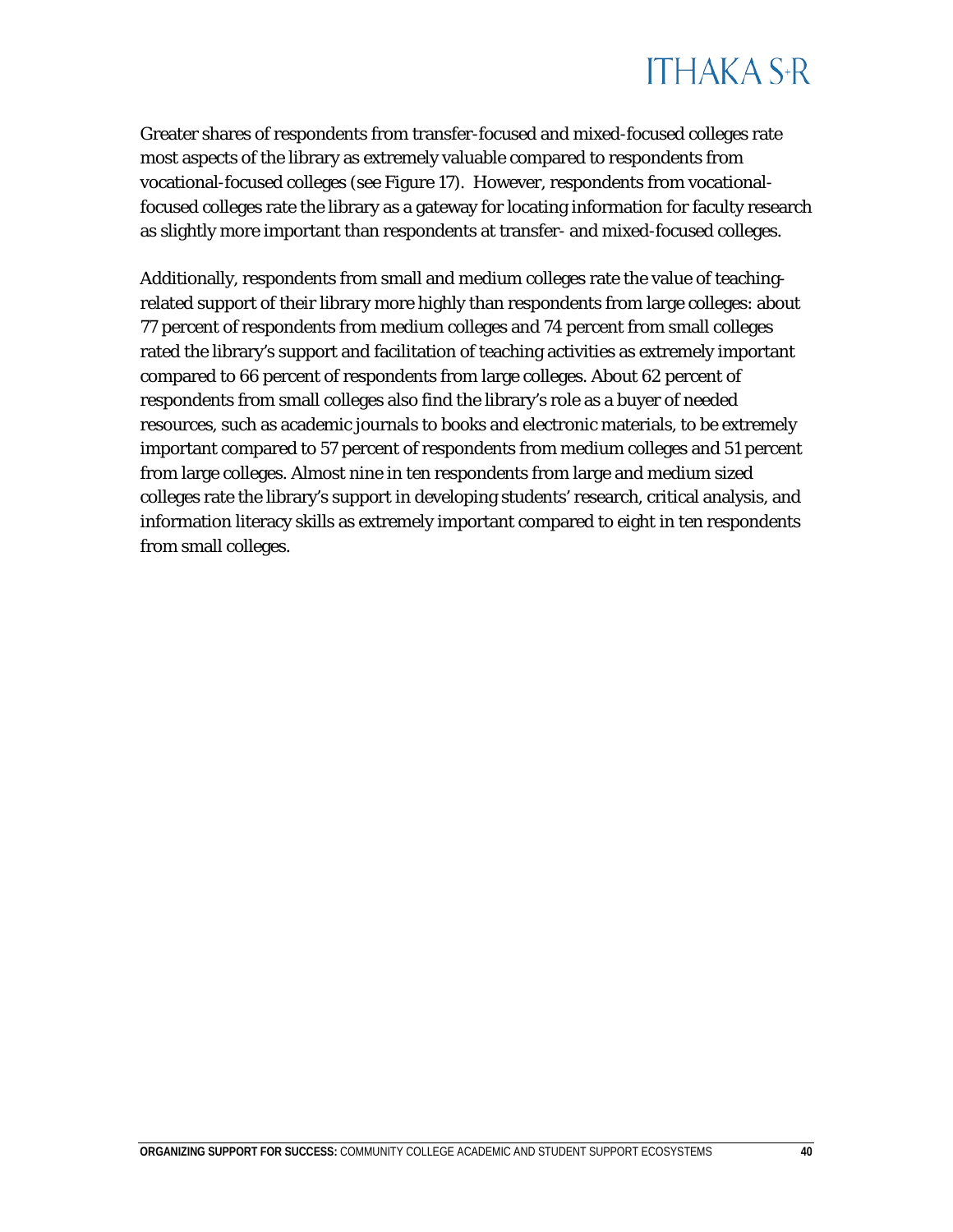### **ITHAKA S+R**

**Figure 17.** How important is it to you that your college library provides each of the functions below or serves in the capacity listed below? *Percent of chief academic and student affairs officers that rated each as highly important, by undergraduate instructional program.*



Leaders in academic affairs rate each role of the library as more important than their colleagues in student affairs.[25](#page-41-0) In particular, the library's role in supporting teaching activities, as an archive of resources, and in the provision of caring professionals who are experts in navigating college are rated as substantially more important by academic affairs leaders (percentage point differences of about 18 points, 11 points, and 9 points respectively) (see Figure 18).

<span id="page-41-0"></span><sup>&</sup>lt;sup>25</sup> Overall, about 38 percent of leaders in academic and student affairs similarly view the library as extremely important to supporting student success (see Figure 6).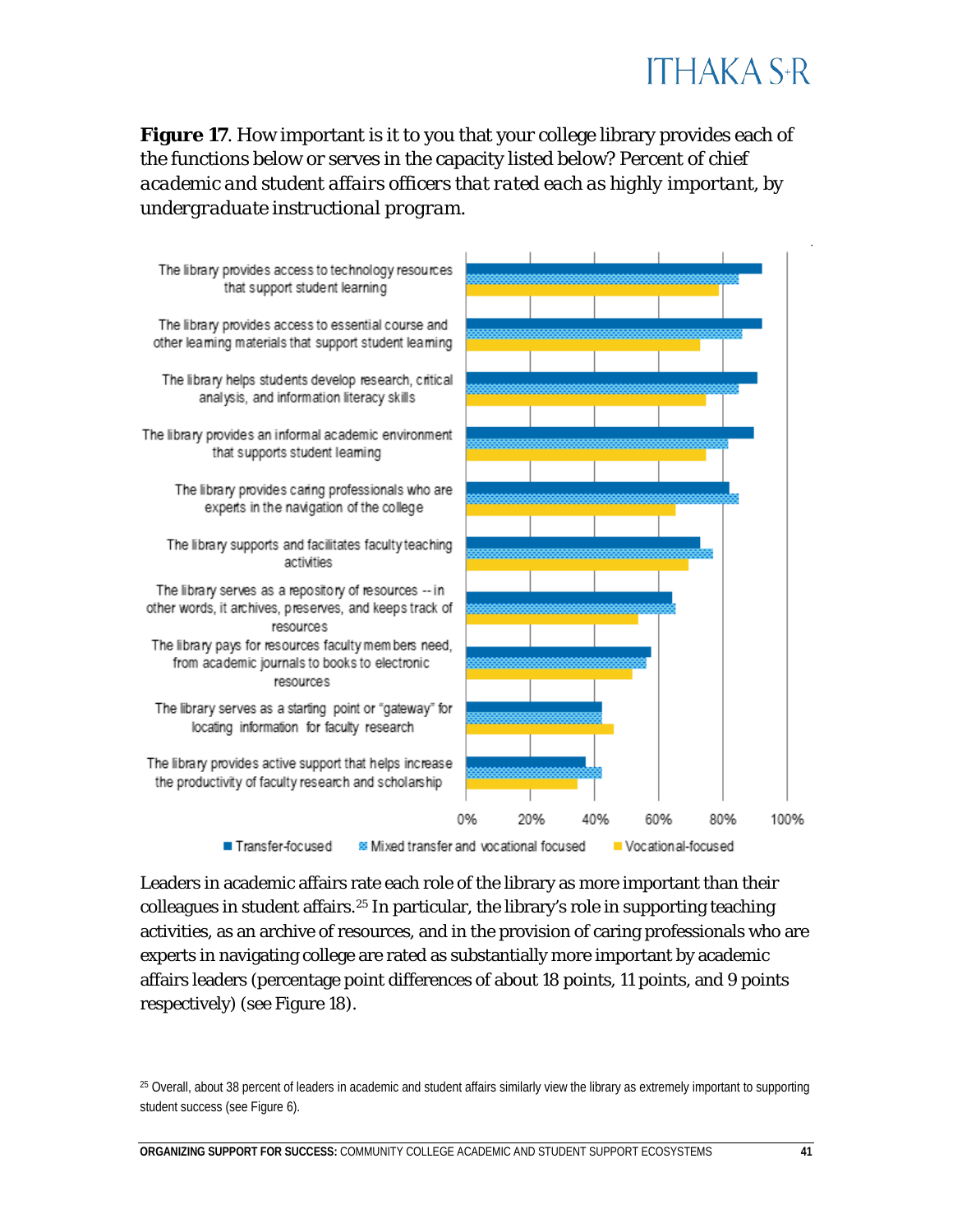**Figure 18**. How important is it to you that your college library provides each of the functions below or serves in the capacity listed below? *Percent of chief academic and student affairs officers that rated each as highly important.*

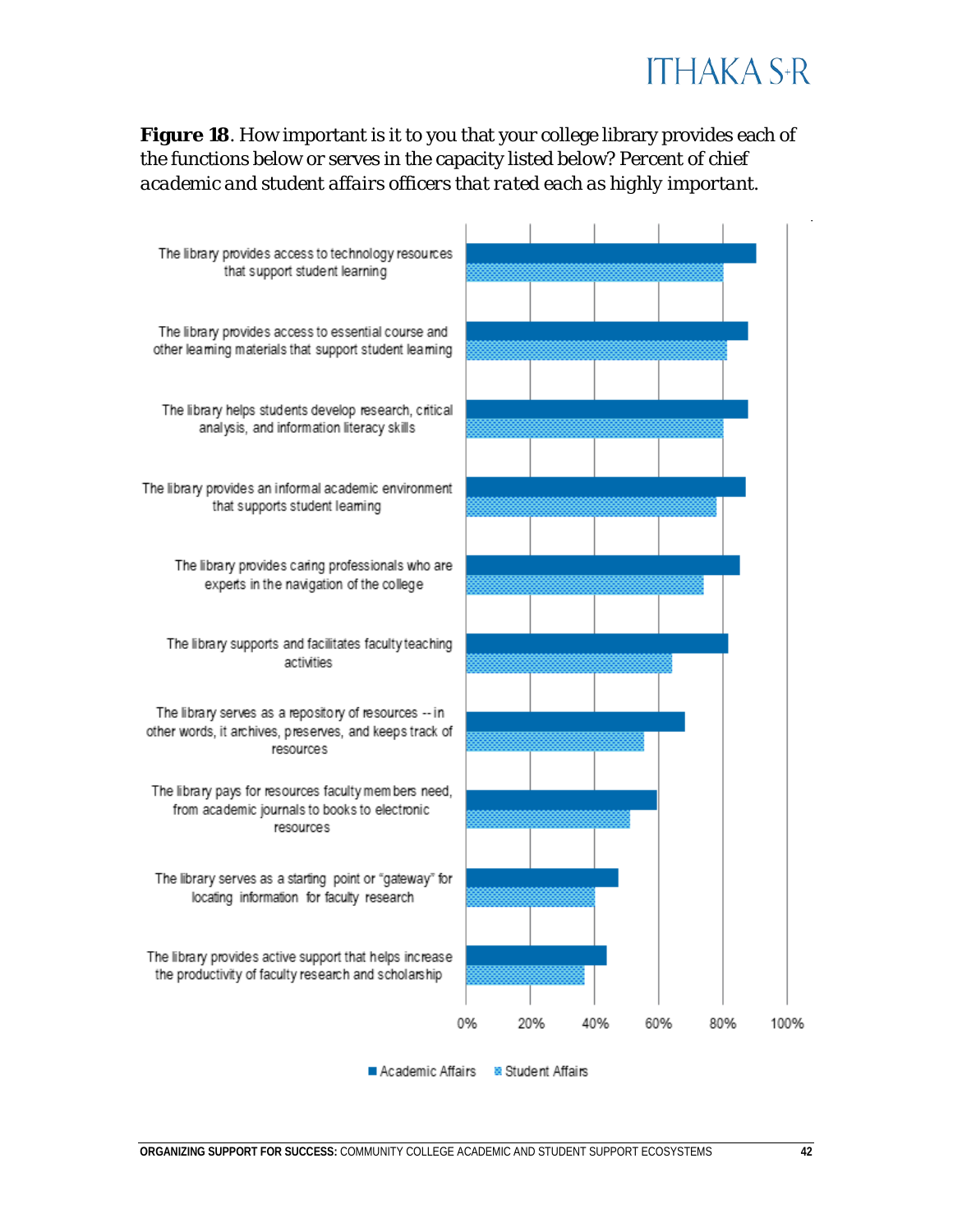### <span id="page-43-0"></span>**Concluding Remarks**

Students can face substantial difficulty in navigating college resources and services that may have the potential to help them reach the goals they seek to achieve. Through this project, we have now documented the landscape of service offerings across student and academic affairs at two-year, not-for-profit colleges. While many services are provided across the majority of colleges, some are offered much less frequently, including peer to peer mentoring, child care, and commuter services. Mapping the provision of these services across colleges is an important first step in providing higher education leaders with an evidence base for making decisions about services to continue or add in the future.

Mapping the provision of these services across colleges is an important first step in providing higher education leaders with an evidence base for making decisions about services to continue or add in the future.

Senior administrators are especially focused on increasing student retention, graduation, and course completion, and face financial and staffing barriers in doing so. They use a variety of data to make decisions in planning for future service provision and evaluating the effectiveness of their current services. And, while they highly value student-centered roles of the library, faculty- and research-facing roles are considered to be of relatively lesser importance.

We have also established commonalities and areas of convergence regarding the configuration of these services across student and academic affairs. Reporting lines are clear for many of these services, though many have shared responsibilities across functional areas. Many chief academic and student affairs officers anticipate increased collaboration in the coming years.

The information presented in this report begins to paint a picture of current service provision, the strategy driving it, and the factors that constrain it. We can begin to imagine new models for learning and collaboration across and within institutions, and anticipate what is on the horizon for future offerings. These results also shed light on the role that the library plays in supporting student needs.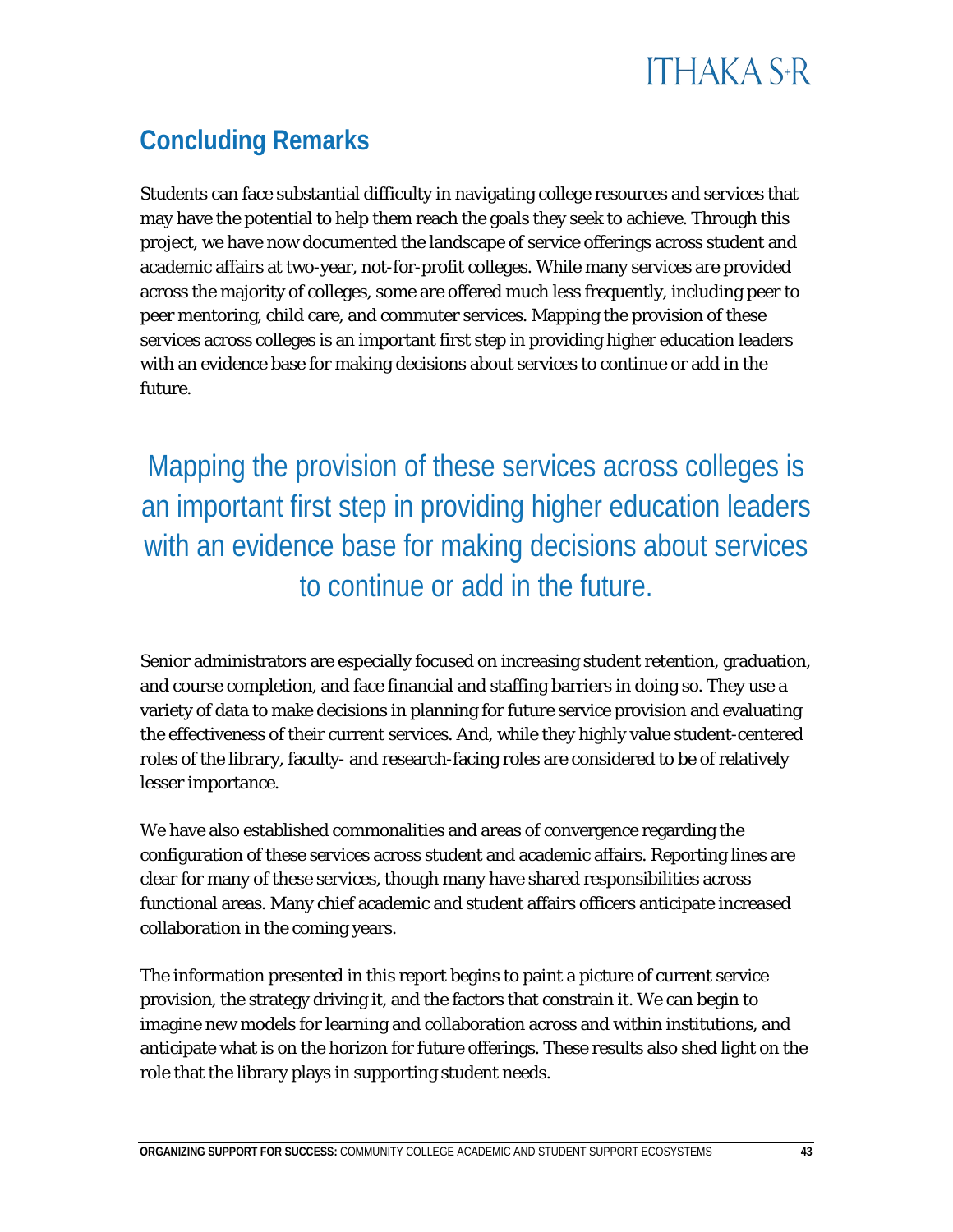

In our next phases of work, we will be conducting site visits in 2020 with a diverse set of colleges to explore in more depth how these services are structured and the extent to which they are currently meeting student needs. In early 2021, we will turn to surveying community college library directors on their own strategies, resources, and constraints alongside other institutional support providers. We will conclude the project with an invitational workshop to bring together key leaders and participants from these research engagements to discuss action agendas for libraries and other service providers.

Through this project, we aim to help colleges institutionalize findings and organize themselves to better support student needs by enabling leaders to strengthen and reconfigure services to increase positive student outcomes. We look forward to sharing our work and engaging thoughtfully with the higher education community as it continues.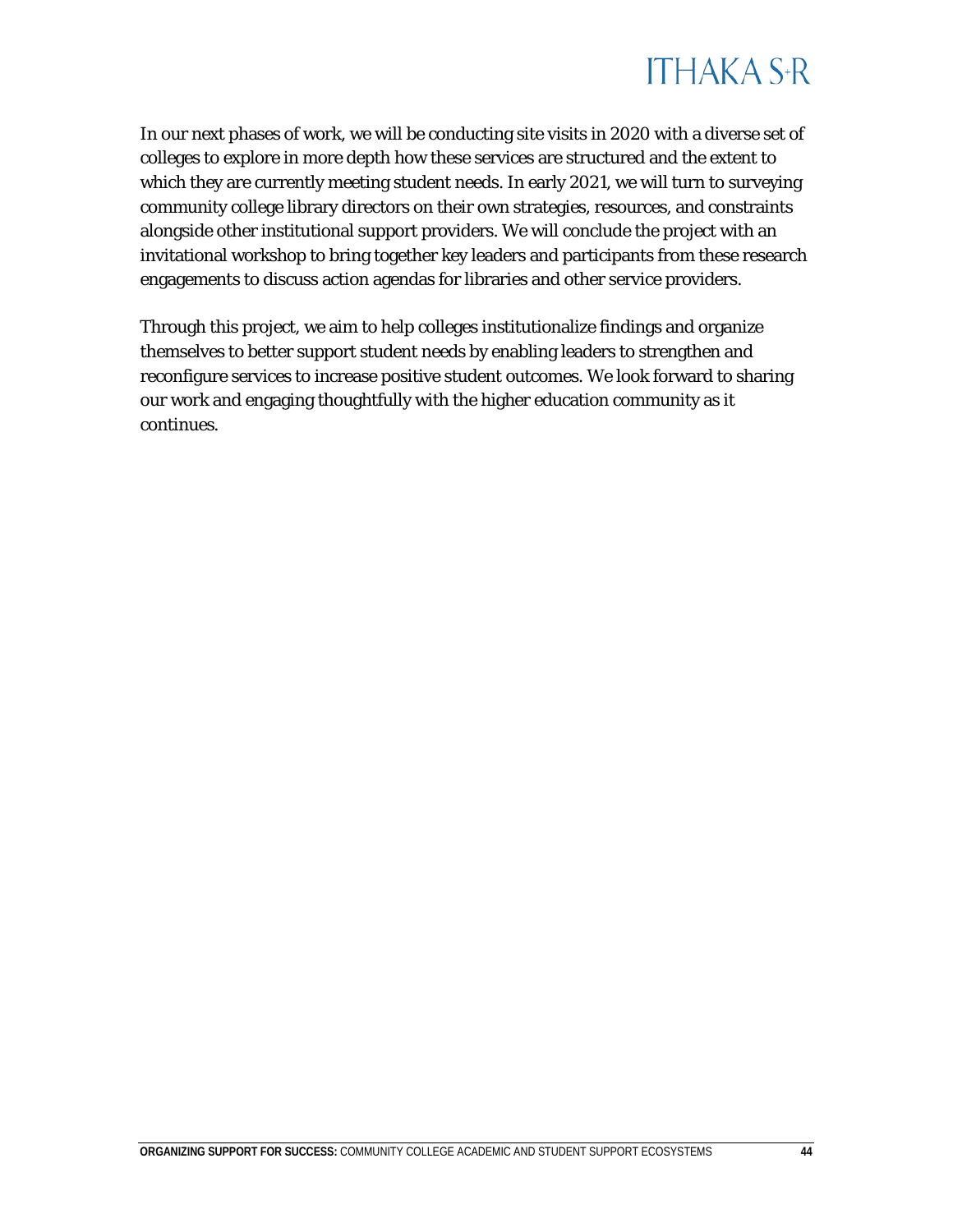### <span id="page-45-0"></span>**Appendix A: List of Student Support Services**

| <b>Student support</b><br>service                                                                                                 | <b>Number of</b><br>respondents with this<br>service at their college | <b>Percentage of</b><br>respondents with this<br>service at their<br>college <sup>26</sup> |
|-----------------------------------------------------------------------------------------------------------------------------------|-----------------------------------------------------------------------|--------------------------------------------------------------------------------------------|
| Academic advising (i.e.<br>professional staff assisting<br>with major and course<br>selection, developing plan of<br>study, etc.) | 244                                                                   | 98%                                                                                        |
| Career services                                                                                                                   | 217                                                                   | 88%                                                                                        |
| Child care centers                                                                                                                | 103                                                                   | 42%                                                                                        |
| Commuter services (i.e. any<br>assistance with transportation<br>to campus(es), parking, etc.)                                    | 127                                                                   | 52%                                                                                        |
| Dual enrollment services (i.e.<br>admitting/enrolling high<br>school students to earn<br>college credits)                         | 237                                                                   | 96%                                                                                        |
| Financial aid                                                                                                                     | 246                                                                   | 100%                                                                                       |
| IT/Help desk                                                                                                                      | 233                                                                   | 94%                                                                                        |
| Library                                                                                                                           | 237                                                                   | 98%                                                                                        |
| Opportunity programs for<br>students from disadvantaged<br>backgrounds (i.e. EOP<br>programs, TRIO programs,<br>$etc.$ )          | 180                                                                   | 73%                                                                                        |
| Orientation                                                                                                                       | 244                                                                   | 99%                                                                                        |
|                                                                                                                                   |                                                                       |                                                                                            |

<sup>26</sup> Percentages rounded to the nearest whole number.

<span id="page-45-1"></span>. . . . . . . . . .